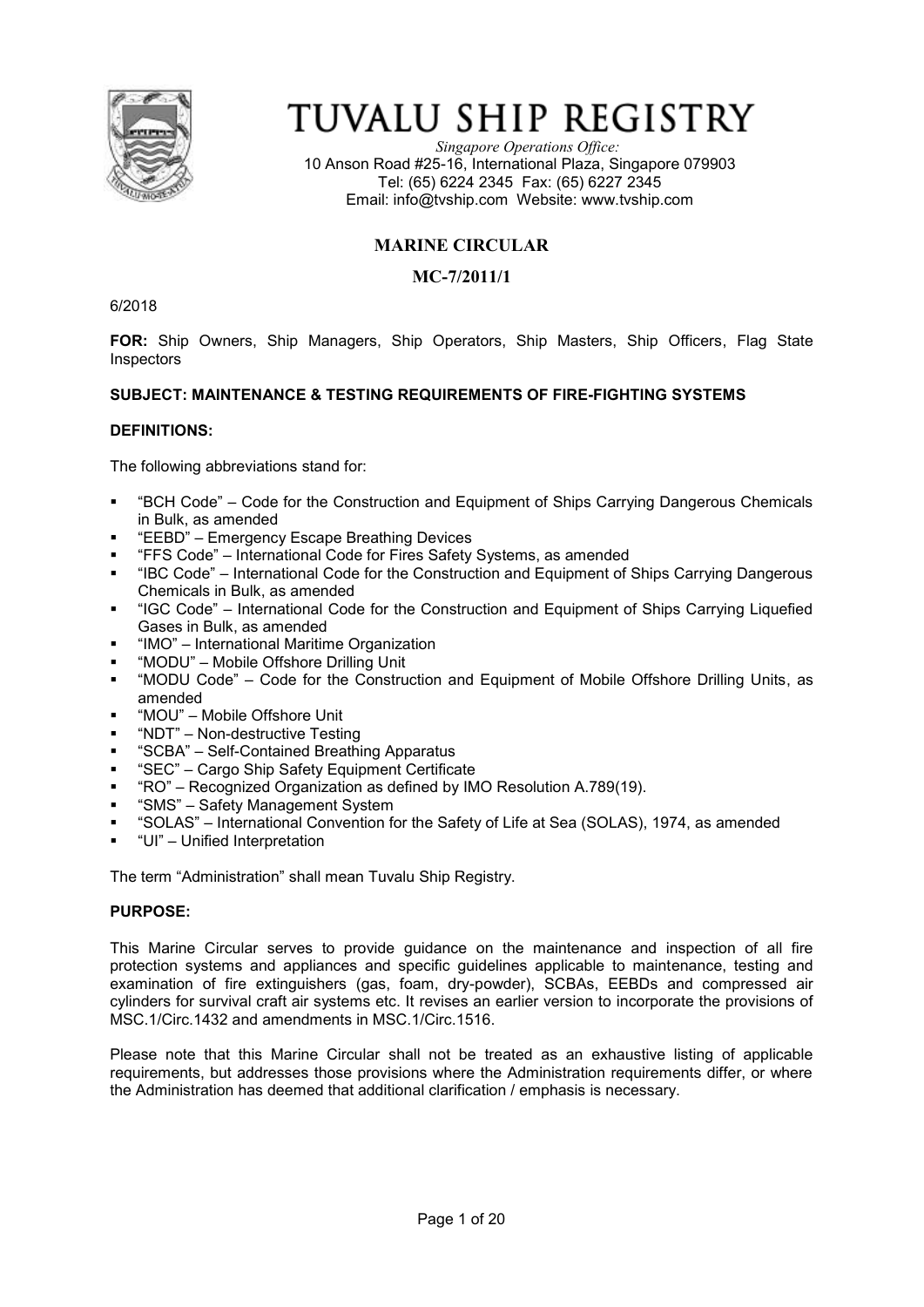#### **REFERENCES:**

- 1. MSC.1/Circ.1516, dated 08 June 2015
- 2. MSC.1/Circ.1432, dated 31 May 2012
- 3. Tuvalu Marine Circular MC-17/2011/1 dated April 2018
- 4. MSC.1/Circ.1318, dated 11 June 2009
- 5. MSC.1/Circ.1312, dated 10 June 2009 and Corr.1, dated 22 November 2011
- 6. Resolution A.951(23), adopted on 5 December 2003, dated 25 Feb 2004
- MSC.1/Circ.668
- 8. MSC/Circ.670, dated 05 January 1995

#### **APPLICATION:**

This Circular applies to all vessels, including vessels under MODU Code.

#### **CONTENTS:**

#### **1. Shipboard Maintenance Plan**

- 1.1 SOLAS II-2/14 requires ships to have a maintenance plan that details the maintenance, testing and inspection of fire protection systems and appliances that is consistent with the vessel's SMS and be available for inspection.
- 1.2 It is important that a plan is consistent with the vessel's SMS is developed prior to performing any maintenance, inspection and testing to account for all personnel and all foreseeable hazards. The plan shall establish an effective communications system between the inspection personnel and on-duty crew.

#### **2. Application of Requirements, Guidelines and Recommendations**

- 2.1 Ship owners and officers shall follow the applicable requirements of SOLAS (as amended), FSS Code (as amended), MODU Code (1979, 1989 and 2009 editions) and Class requirements with regards to the maintenance, testing and inspection of fire protection systems and appliances.
- 2.2 IMO guidance documents provide the minimum recommended levels of maintenance, testing and inspection to be included in an onboard maintenance plan and has been adopted by the Administration, unless stated otherwise in this circular.

#### **3. Operational Readiness**

- 3.1 All fire protection systems and appliances should at all times be in good order and readily available for immediate use while the ship is in service. If a fire protection system is undergoing maintenance, testing or repair, then suitable arrangements should be made to ensure safety is not diminished through the provision of alternate fixed or portable fire protection equipment or other measures. The onboard maintenance plan should include provisions for this purpose. *(MSC.1/Circ.1432, 2)*
- 3.2 Should a fire protection system require repairs while the vessel is underway or prior to sailing or in the case of MODUs and MOUs engaged in operations, then approval should be obtained from the Administration for the RO to issue a short term SE certificate.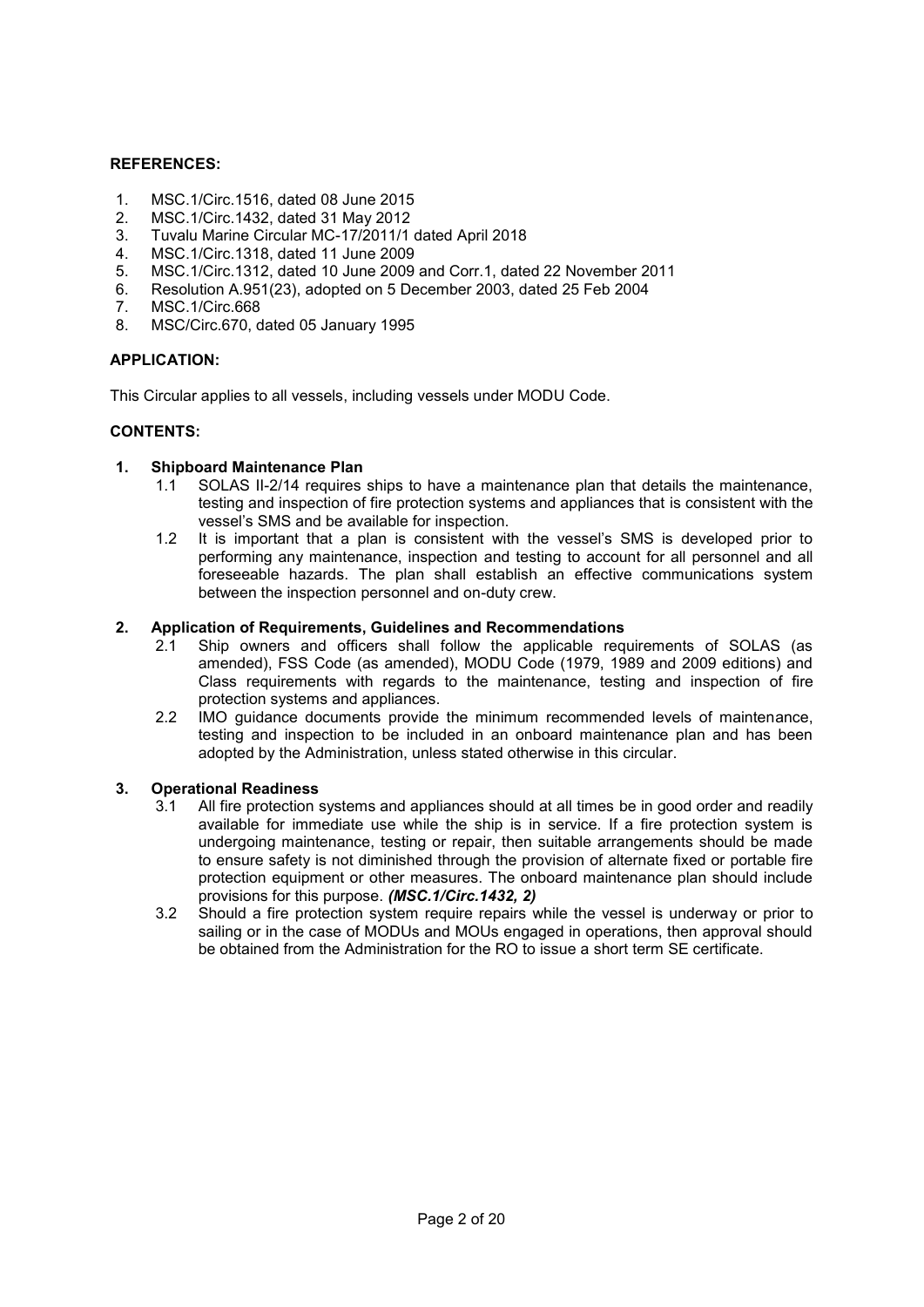# **4. Maintenance & Testing**

- 4.1 Equipment manufacturer's manuals shall be available onboard. Instructions for shipboard maintenance, and testing, not necessarily by the ship's crew, of active and passive fire protection systems and appliances, shall be simple for easy understanding and should be illustrated wherever possible.
- 4.2 The following, as appropriate, should be included for each system or appliance:
	- 4.2.1 Maintenance and repair instructions;
	- 4.2.2 Schedule of periodic maintenance;
	- 4.2.3 List of replaceable parts; and
	- 4.4.4 Log for records of inspections and maintenance, listing identified non-conformities and their target completion dates.
- 4.3 Onboard maintenance and inspections should be carried out in accordance with the ship's maintenance plan. *(MSC.1/Circ.1432, 3.1)*
- 4.4 Certain maintenance procedures and inspections may be performed by competent crew members who have completed an advanced fire-fighting training course, while others should be performed by specialised shore-based maintenance personnel. The maintenance plan shall indicate the inspections and maintenance that are to be completed by competent crew members versus other trained personnel. *(MSC.1/Circ.1432, 3.2)*
- 4.5 Inspections should be carried out by the crew to ensure that the indicated weekly, monthly, quarterly, annual, two-year, five-year and ten-year actions are taken for the specified equipment, if provided. Records of the inspections should be carried on board the ship, or may be computer-based. In cases where the inspections and maintenance are carried out by trained service technicians other than the ship's crew, inspection reports should be provided at the completion of the testing. *(MSC.1/Circ.1432, 3.3)*
- 4.6 In addition to the onboard maintenance and inspections stated in these guidelines, manufacturer's maintenance and inspection guidelines should be followed. The quality of water in automatic sprinkler systems is of particular importance and should be maintained in accordance with manufacturer guidelines. Records of water quality should be maintained on board in accordance with the manufacturer's guidelines. *(MSC.1/Circ.1516, 1)*
- 4.7 Where particular arrangements create practical difficulties, alternative testing and maintenance procedures should be to the satisfaction of the Administration or RO. *(MSC.1/Circ.1432, 3.5)*

#### **5. Fixed fire detection and alarm systems**

#### **Weekly testing and inspections:** *(MSC.1/Circ.1432, 4.1)*

5.1 Verify all fire detection and fire alarm control panel indicators are functional by operating the lamp/indicator test switch.

#### **Monthly testing and inspections:** *(MSC.1/Circ.1432, 5.10)*

5.2 Test a sample of detectors and manual call points so that all devices have been tested within five years.

#### **Annual testing and inspections:** *(MSC.1/Circ.1432, 7.2)*

- 5.3 Test all fire detection systems and fire detection systems used to automatically release fire-extinguishing systems for proper operation, as appropriate;
- 5.4 Visually inspect all accessible detectors for evidence of tampering obstruction, etc., so that all detectors are inspected within one year; and
- 5.5 Test emergency power supply switchover.

## **6. Public address and general alarm systems Weekly testing and inspections:** *(MSC.1/Circ.1432, 4.4)*

6.1 Verify all public address systems and general alarm systems are functioning properly.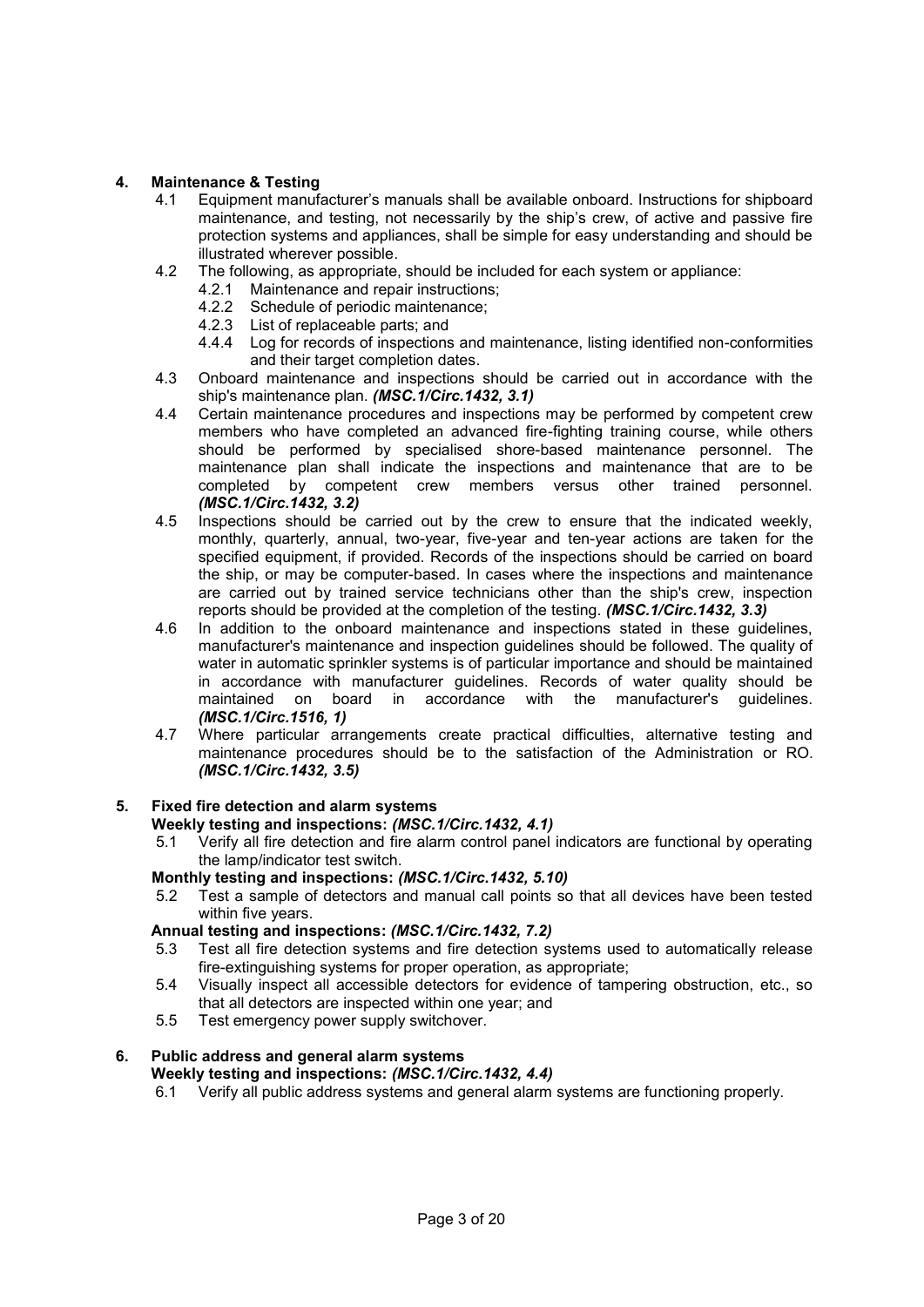## **7. Fire Doors**

#### **Weekly testing and inspections:** *(MSC.1/Circ.1432, 4.3)*

- 7.1 Verify all fire door control panel indicators, if provided, are functional by operating the lamp/indicator switch.
- **Quarterly testing and inspections:** *(MSC.1/Circ.1432, 6.4)*
- 7.2 Test all fire doors located in main vertical zone bulkheads for local operation.

# **Annual testing and inspections:** *(MSC.1/Circ.1432, 7.7)*

7.3 Test all remotely controlled fire doors for proper release.

#### **8. Low-location lighting**

#### **Weekly testing and inspections:** *(MSC.1/Circ.1432, 4.6)*

8.1 Verify low-location lighting systems are functional by switching off normal lighting in selected locations.

#### **Five year service:** *(MSC.1/Circ.1432, 9.5)*

8.2 Test the luminance of all systems in accordance with the procedures in resolution A.752(18).

# **9. Ventilation systems and fire dampers**

**Quarterly testing and inspections:** *(MSC.1/Circ.1432, 6.3)*

9.1 Test all fire dampers for local operation.

- **Annual testing and inspections:** *(MSC.1/Circ.1432, 7.6)*
- 9.2 Test all fire dampers for remote operation;
- 9.3 Verify galley exhaust ducts and filters are free of grease build-up; and
- 9.4 Test all ventilation controls interconnected with fire-protection systems for proper operation.

#### **10. Galley and deep fat cooking fire-extinguishing systems Annual testing and inspections:** *(MSC.1/Circ.1432, 7.13)*

10.1 Check galley and deep fat cooking fire-extinguishing systems in accordance with the manufacturer's instructions.

## **11. Firefighter's outfits**

#### **Monthly testing and inspections:** *(MSC.1/Circ.1432, 5.5)*

11.1 Verify lockers providing storage for fire-fighting equipment contain their full inventory and equipment is in serviceable condition.

#### **12. Breathing apparatus**

#### **Weekly testing and inspections:** *(MSC.1/Circ.1432, 4.5)*

12.1 Examine all breathing apparatus and EEBD cylinder gauges to confirm they are in the correct pressure range.

# **Annual testing and inspections:** *(MSC.1/Circ.1432, 7.8)*

- 12.2 Check breathing apparatus air recharging systems, if fitted, for air quality;
- 12.3 Check all breathing apparatus face masks and air demand valves are in serviceable condition; and
- 12.4 Check EEBDs according to maker's instructions.

#### **Five year service:** *(MSC.1/Circ.1432, 9.4)*

12.5 Perform hydrostatic testing of all steel self-contained breathing apparatus cylinders. Aluminium and composite cylinders should be tested to the satisfaction of the Administration.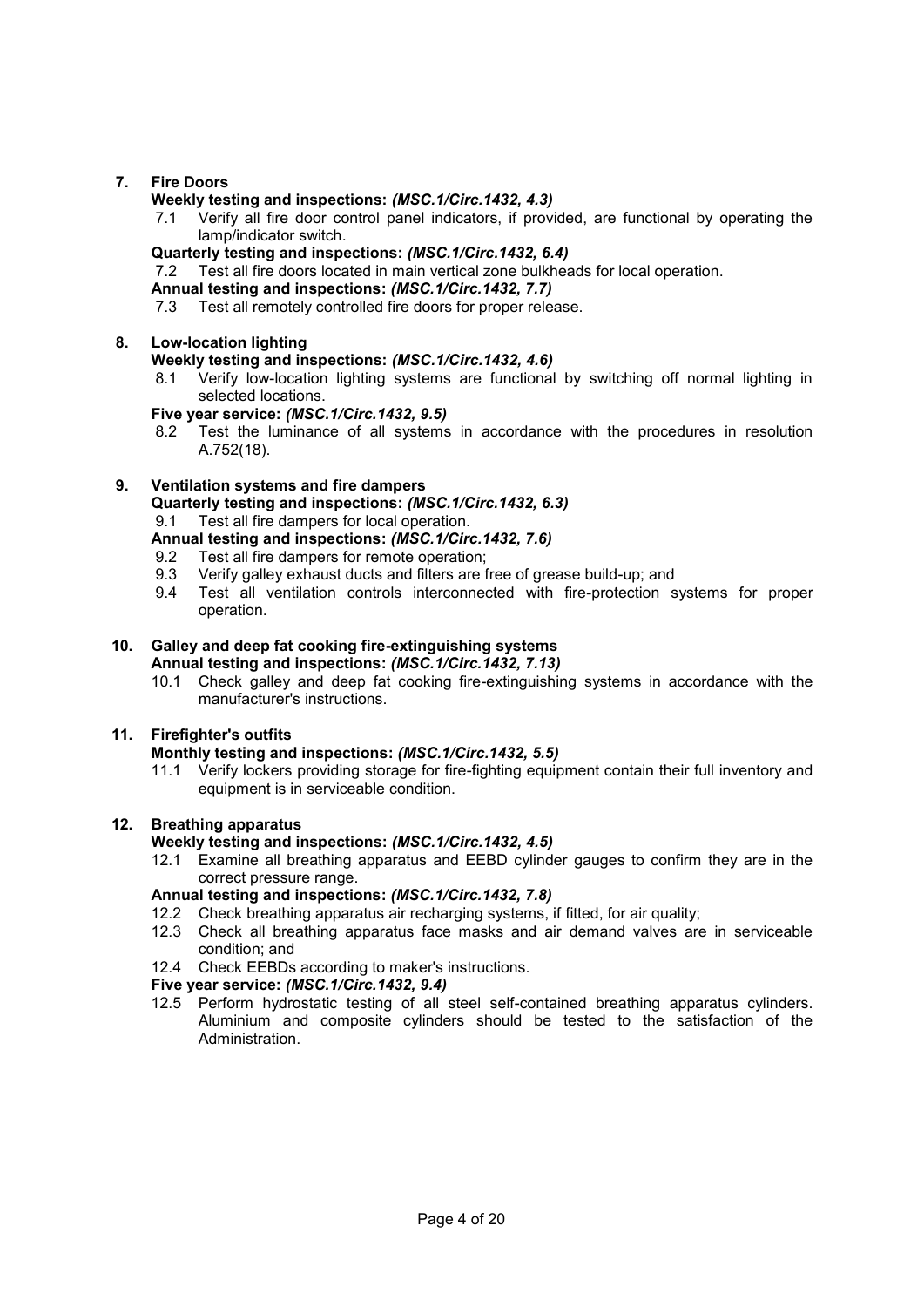#### **13. Marine Portable Fire Extinguishers**

#### **Periodical inspections and annual servicing:** *(Resolution A.951(23), 9.1)*

13.1 Extinguishers should be subject to periodical inspections in accordance with the manufacturer's instructions and serviced at intervals not exceeding one year.

#### **Five-year test discharge:** *(Resolution A.951(23), 9.1.1)*

13.2 At least one extinguisher of each type manufactured in the same year and kept on board a ship should be test discharged at five yearly intervals (as part of a fire drill).

# **Ten year service:** *(Resolution A.951(23), 9.1.2)*

All extinguishers together with propellant cartridges should be hydraulically tested in accordance with the recognized standard or the manufacturer's instruction at intervals not exceeding ten years.

#### **Requirement for inspection and servicing personnel:** *(Resolution A.951(23), 9.1.3)*

13.4 Service and inspection should only be undertaken by, or under the supervision of, a person with demonstrable competence, based on the inspection guide in table 13.4.

## **Records of inspections:** *(Resolution A.951(23), 9.2)*

13.5 Records of inspections should be maintained. The records should show the date of inspection, the type of maintenance carried out and whether or not a pressure test was performed.

#### **Miscellaneous:** *(Resolution A.951(23), 9)*

- 13.6 Extinguishers should be provided with a visual indication of discharge.<br>13.7 Instructions for recharging extinguishers should be supplied by the ma
- Instructions for recharging extinguishers should be supplied by the manufacturer and be available for use on board.

#### **Spare Charges:** *(SOLAS 1999/2000 Amend, Chapter II-2, Reg. 10.3.3.3)*

- 13.8 Spare charges shall be provided for:
	- a) 100% of the first 10 extinguishers; and
	- b) 50% of the remaining fire extinguishers capable of being recharged on board;
	- c) Not more than 60 total spare charges are required.
	- Instructions for recharging shall be carried on board.
- 13.9 For fire extinguishers which cannot be recharged onboard, additional portable fire extinguishers of the same quantity, type, capacity and number as determined in paragraph 13.8 above shall be provided in lieu of spare charges.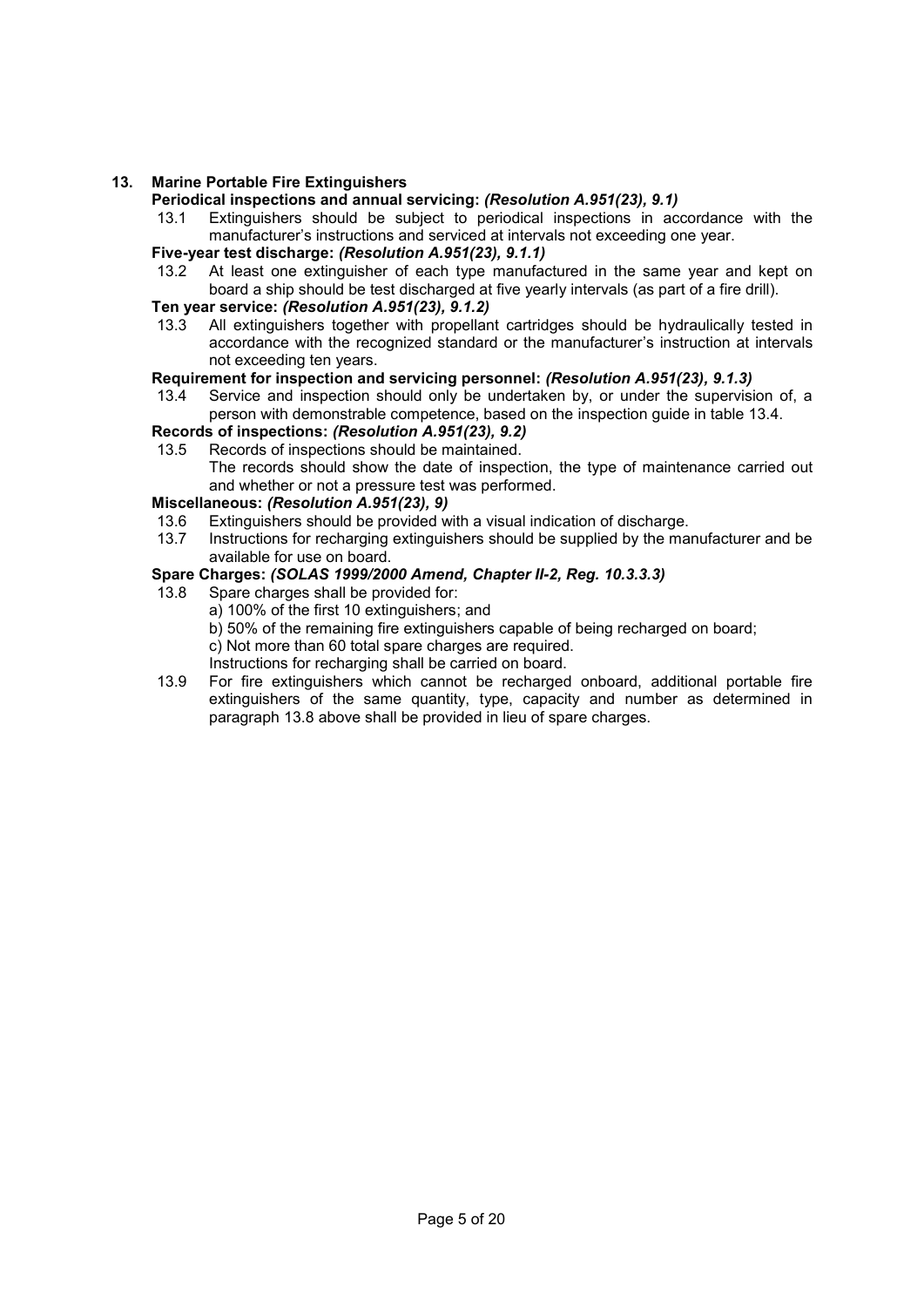|                                      | <b>ANNUAL INSPECTION</b>                                        |  |  |  |
|--------------------------------------|-----------------------------------------------------------------|--|--|--|
| Safety clip and indicating devices   | Check to see if the extinguisher may have been operated.        |  |  |  |
| Pressure indicating device           | Where fitted, check to see that the pressure is within limits.  |  |  |  |
|                                      | Check that dust covers on pressure indicating devices and       |  |  |  |
|                                      | relief valves are in place.                                     |  |  |  |
| External examination                 | Inspect for corrosion, dents or damage which may affect the     |  |  |  |
|                                      | safe operation of the extinguisher.                             |  |  |  |
| Weight                               | Weigh the extinguisher and check the mass compared to the       |  |  |  |
|                                      | fully charged extinguisher.                                     |  |  |  |
| Hose and nozzle                      | Check that hoses and nozzles are clear and undamaged.           |  |  |  |
| Operating instructions               | Check that they are in place and legible.                       |  |  |  |
|                                      | <b>INSPECTION AT RECHARGE</b>                                   |  |  |  |
| Water and foam charges               | Remove the charge to a clean container if to be reused and      |  |  |  |
|                                      | check if it is still suitable for further use. Check any charge |  |  |  |
|                                      | container.                                                      |  |  |  |
| Powder charges                       | Examine the powder for reuse. Ensure that it is free flowing    |  |  |  |
|                                      | and that there is no evidence of caking lumps or foreign        |  |  |  |
|                                      | bodies.                                                         |  |  |  |
| Gas cartridge                        | Examine for damage and corrosion.                               |  |  |  |
|                                      | INSPECTION AT FIVE AND TEN YEAR INTERVALS                       |  |  |  |
|                                      | <b>INSPECTION AFTER DISCHARGE TEST</b>                          |  |  |  |
| Air passages and operating mechanism | Prove clear passage by blowing through vent holes and vent      |  |  |  |
|                                      | devices in the cap. Check hose, nozzle strainer, discharge      |  |  |  |
|                                      | tube and breather valve, as applicable. Check the operating     |  |  |  |
|                                      | and discharge control. Clean and lubricate as required.         |  |  |  |
| Operating mechanism                  | Check that the safety pin is removable and that the lever is    |  |  |  |
|                                      | undamaged.                                                      |  |  |  |
| Gas cartridge                        | Examine for damage and corrosion. Weigh the cartridge to        |  |  |  |
|                                      | ascertain that it is within prescribed limits.                  |  |  |  |
| O-rings washers and hose diaphragms  | Check O-rings and replace hose diaphragms if fitted.            |  |  |  |
| Water and foam bodies                | Inspect the interior. Check for corrosion and lining            |  |  |  |
|                                      | deterioration. Check separate containers for leakage or         |  |  |  |
|                                      | damage.                                                         |  |  |  |
| Powder body                          | Examine the body and check internally for corrosion and         |  |  |  |
|                                      | lining deterioration.                                           |  |  |  |
|                                      | <b>INSPECTION AFTER RECHARGE</b>                                |  |  |  |
| Water and foam                       | Replace the charge in accordance with the manufacturers         |  |  |  |
|                                      | instructions.                                                   |  |  |  |
| Reassemble                           | Reassemble the extinguisher in accordance with the              |  |  |  |
|                                      | manufacturers instructions.                                     |  |  |  |
| Maintenance label                    | Fill in entry on maintenance label, including full weight.      |  |  |  |
| Mounting of extinguishers            | Check the mounting bracket or stand.                            |  |  |  |
| Report                               | Complete a report on the state of maintenance of the            |  |  |  |
|                                      |                                                                 |  |  |  |
|                                      | extinguisher.                                                   |  |  |  |

# Table 9.1.3 - Inspection guide

*Table 13.4 Marine Portable Fire Extinguishers Inspection Guide. (Resolution A.951(23), Table 9.1.3)*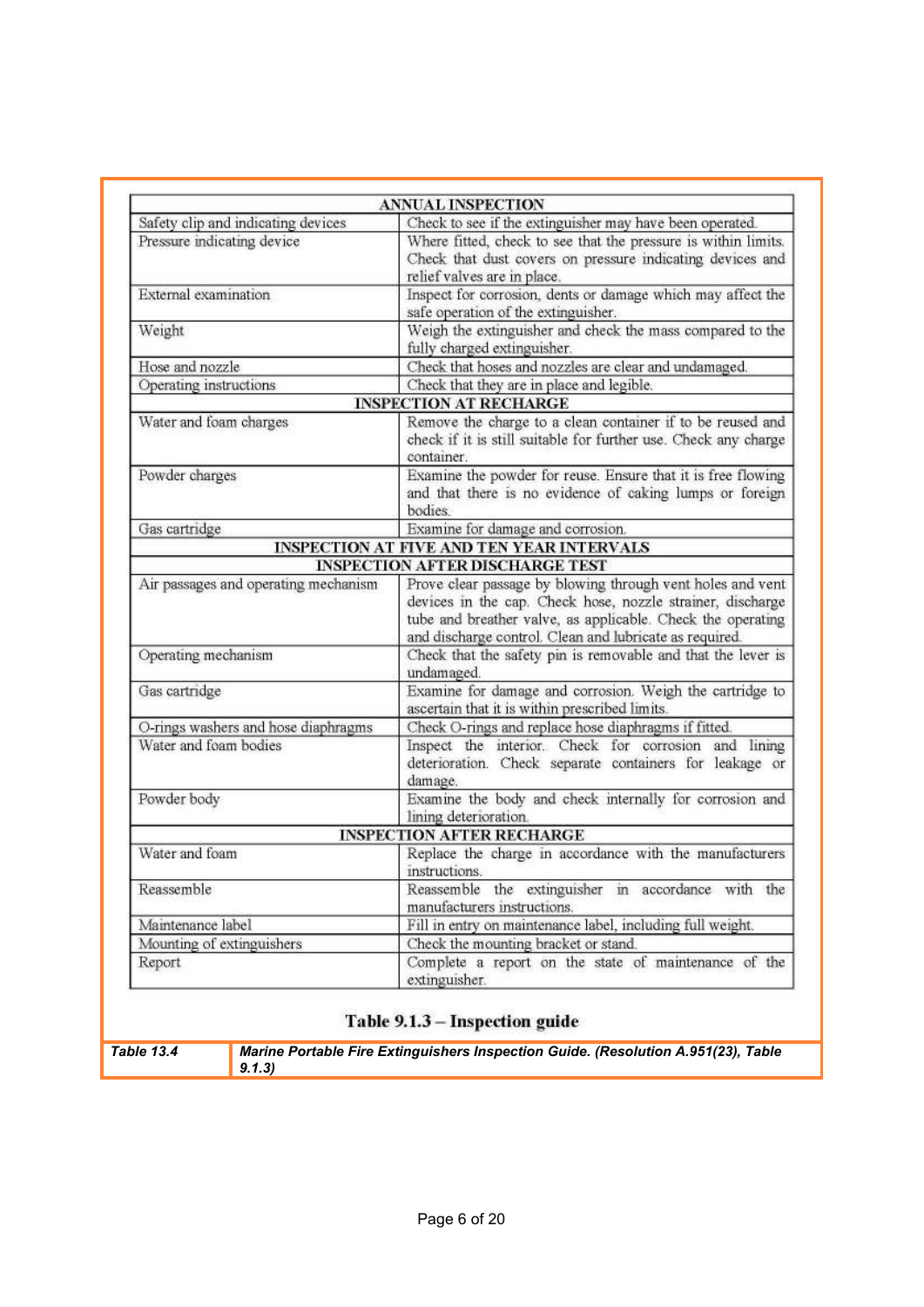#### **14. Portable foam applicators**

#### **Monthly testing and inspections:** *(MSC.1/Circ.1432, 5.8)*

14.1 Verify all portable foam applicators are in place, properly arranged, and are in proper condition.

#### **Annual testing and inspections: (MSC.1/Circ.1432, 7.11)**

- 14.2 Verify all portable foam applicators are set to the correct proportioning ratio for the foam concentrate supplied and the equipment is in proper order;
- 14.3 Verify all portable containers or portable tanks containing foam concentrate remain factory sealed, and the manufacturer's recommended service life interval has not been exceeded;
- 14.4 Portable containers or portable tanks containing foam concentrate, excluding protein based concentrates, less than 10 years old, that remain factory sealed can normally be accepted without the periodical foam control tests required in *MSC.1/Circ.1312* being carried out;
- 14.5 Protein based foam concentrate portable containers and portable tanks should be thoroughly checked and, if more than five years old, the foam concentrate should be subjected to the periodical foam control tests required in *MSC.1/Circ.1312*, or renewed; and
- 14.6 The foam concentrates of any non-sealed portable containers and portable tanks, and portable containers and portable tanks where production data is not documented, should be subjected to the periodical foam control tests required in *MSC.1/Circ.1312*.

#### **15. Wheeled (mobile) fire extinguishers**

# **Monthly testing and inspections:** *(MSC.1/Circ.1432, 5.8)*

15.1 Verify all extinguishers are in place, properly arranged, and are in proper condition.

#### **Annual testing and inspections: (MSC.1/Circ.1432, 7.12)**

- 15.2 Perform periodical inspections in accordance with the manufacturer's instructions;
- 15.3 Visually inspect all accessible components for proper condition;<br>15.4 Check the hydrostatic test date of each cylinder: and
- 15.4 Check the hydrostatic test date of each cylinder; and<br>15.5 For dry powder extinguishers, invert extinguisher to e
- For dry powder extinguishers, invert extinguisher to ensure powder is agitated.

# **Five year service:** *(MSC.1/Circ.1432, 9.2)*

15.6 Visually examine at least one extinguisher of each type manufactured in the same year and kept on board.

#### **Ten year service:** *(MSC.1/Circ.1432, 10.5)*

15.7 All extinguishers together with propellant cartridges should be hydrostatically tested by specially trained persons in accordance with recognized standards or the manufacturer's instructions.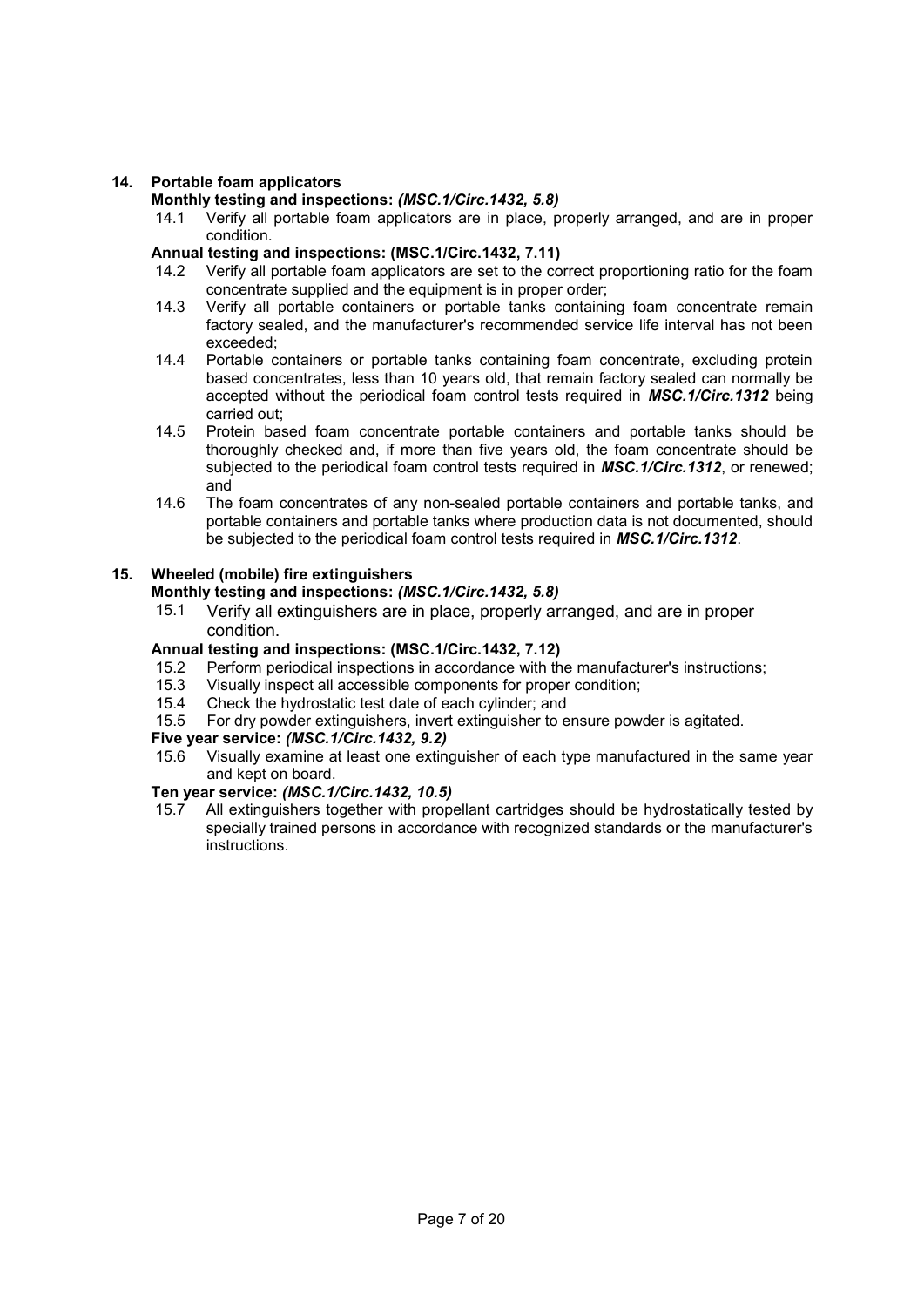#### **16. Fire mains, fire pumps, hydrants, hoses and nozzles Monthly testing and inspections:** *(MSC.1/Circ.1432, 5.1)*

- 16.1 Verify all fire hydrants, hose and nozzles are in place, properly arranged, and are in serviceable condition;
- 16.2 operate all fire pumps to confirm that they continue to supply adequate pressure; and
- 16.3 emergency fire pump fuel supply adequate, and heating system in satisfactory condition, if applicable.

## **Quarterly testing and inspections:** *(MSC.1/Circ.1432, 6.1)*

16.4 Verify international shore connection(s) is in serviceable condition.

# **Annual testing and inspections:** *(MSC.1/Circ.1432, 7.1)*

- 16.5 visually inspect all accessible components for proper condition;
- 16.6 Flow test all fire pumps for proper pressure and capacity. Test emergency fire pump with isolation valves closed;
- 16.7 Test all hydrant valves for proper operation;
- 16.8 Pressure test a sample of fire hoses at the maximum fire main pressure, so that all fire hoses are tested within five years;
- 16.9 Verify all fire pump relief valves, if provided, are properly set;
- 16.10 Examine all filters/strainers to verify they are free of debris and contamination; and
- 16.11 Nozzle size/type correct, maintained and working.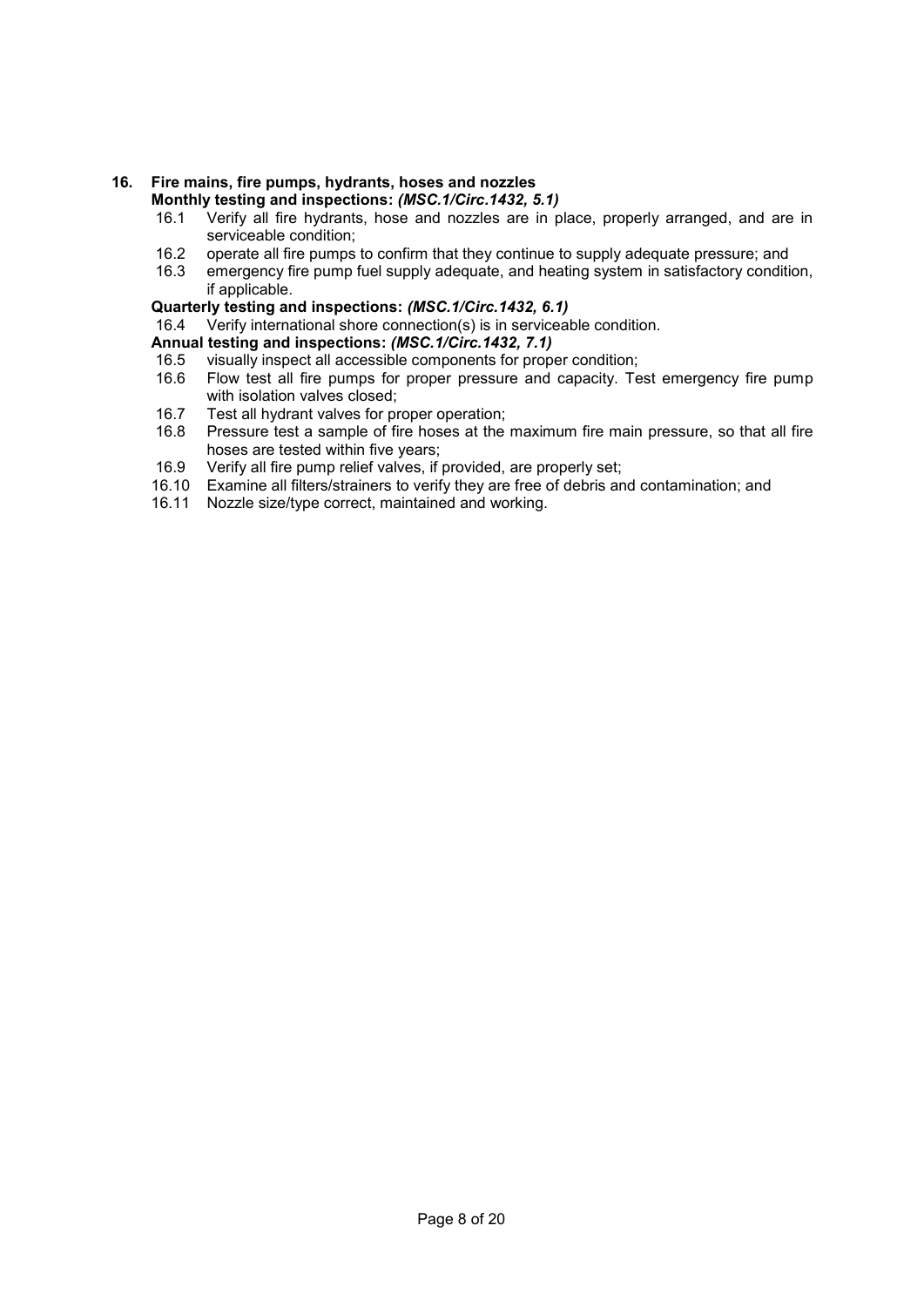# **17. Water mist, water spray and sprinkler systems**

# **Weekly testing and inspections:** *(MSC.1/Circ.1432, 4.7)*

- 17.1 Verify all control panel indicators and alarms are functional;<br>17.2 Visually inspect pump unit and its fittings: and
- 17.2 Visually inspect pump unit and its fittings; and
- Check the pump unit valve positions, if valves are not locked, as applicable.

#### **Monthly testing and inspections:** *(MSC.1/Circ.1432, 5.4)*

- 17.4 Verify all control, pump unit and section valves are in the proper open or closed position;<br>17.5 Verify sprinkler pressure tanks or other means have correct levels of water:
- Verify sprinkler pressure tanks or other means have correct levels of water;
- 17.6 Test automatic starting arrangements on all system pumps so designed;
- 17.7 Verify all standby pressure and air/gas pressure gauges are within the proper pressure ranges; and
- 17.8 Test a selected sample of system section valves for flow and proper initiation of alarms. (Note – The valves selected for testing should be chosen to ensure that all valves are tested within a one-year period.)

#### **Quarterly testing and inspections:** *(MSC.1/Circ.1516, 2)*

17.9 Assess system water quality in the header tank and pump unit against the manufacturer's water quality quidelines.

#### **Annual testing and inspections:** *(MSC.1/Circ.1516, 3)*

- 17.10 Verify proper operation of all water mist, water-spray and sprinkler systems using the test valves for each section;
- 17.11 Visually inspect all accessible components for proper condition;<br>17.12 Externally examine all high pressure cylinders for evidence of da
- Externally examine all high pressure cylinders for evidence of damage or corrosion;
- 17.13 Check the hydrostatic test date of all high pressure cylinders;
- 17.14 Functionally test all fixed system audible and visual alarms;
- 17.15 Flow test all pumps for proper pressure and capacity;
- 17.16 Test all antifreeze systems for adequate freeze protection;
- 17.17 Test all system cross connections to other sources of water supply for proper operation;
- 17.18 Verify all pump relief valves, if provided, are properly set;
- 17.19 Examine all filters/strainers to verify they are free of debris and contamination;
- 17.20 Verify all control/section valves are in the correct position;
- 17.21 Blow dry compressed air or nitrogen through the discharge piping of dry pipe systems, or otherwise confirm the pipework and nozzles are clear of any obstructions. This may require the removal of nozzles, if applicable;
- 17.22 Test emergency power supply switchover, where applicable;
- 17.23 Visually inspect all sprinklers focusing in areas where sprinklers are subject to aggressive atmosphere (like saunas, spas, kitchen areas) and subject to physical damage (like luggage handling areas, gyms, play rooms, etc.) so that all sprinklers are inspected within one year. Sprinklers with obvious external damage, including paint, should be replaced and not included in the number of sprinklers tested in subparagraph  $10.26$
- 17.24 Check for any changes that may affect the system such as obstructions by ventilation ducts, pipes, etc.;
- 17.25 Test a minimum of one section in each open head water mist system by flowing water through the nozzles. The sections tested should be chosen so that all sections are tested within a five-year period;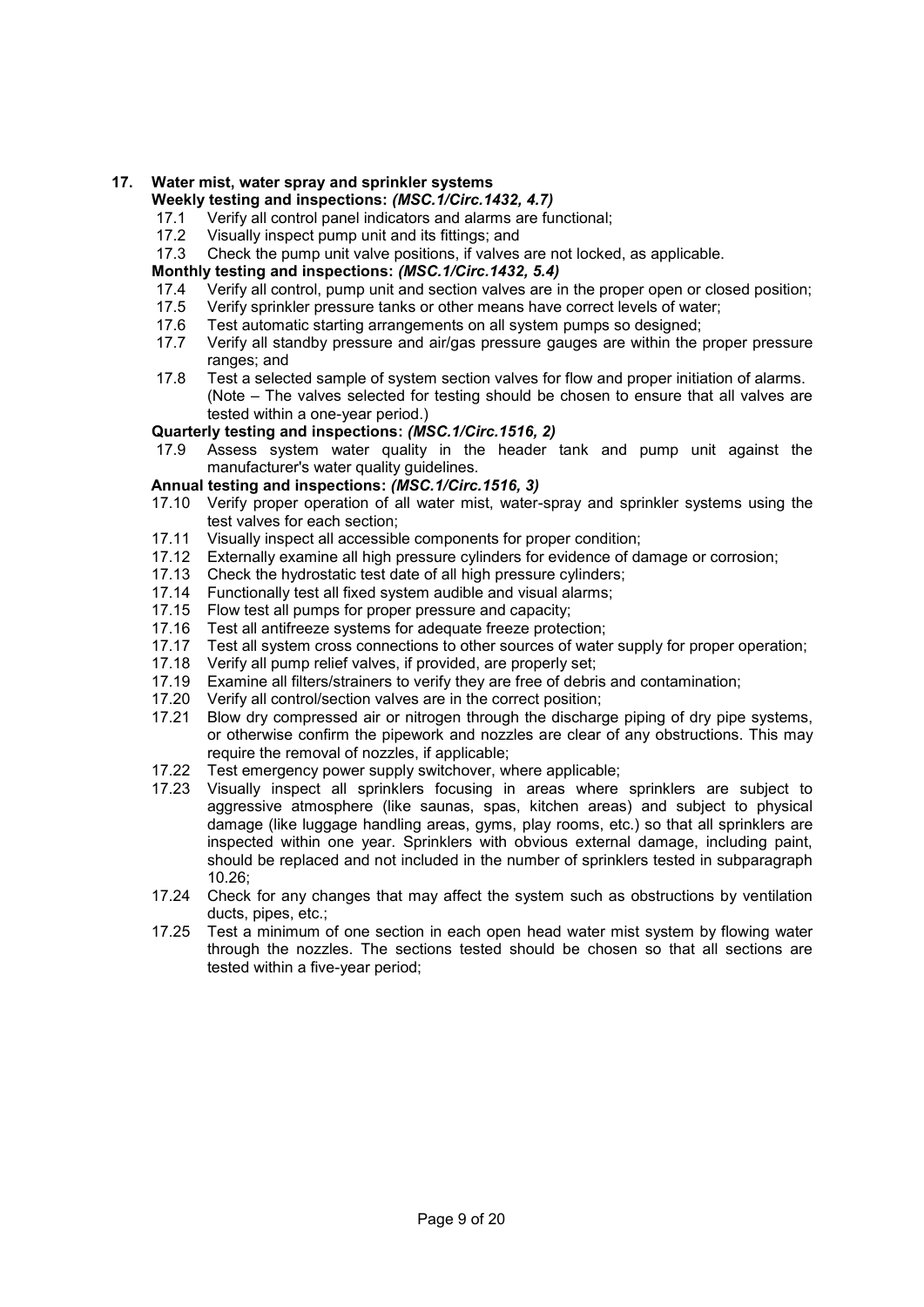#### **17. Water mist, water spray and sprinkler systems (Continue) Annual testing and inspections:** *(MSC.1/Circ.1516, 3)*

- 17.26 Test automatic sprinklers and automatic water mist nozzles in accordance with the following flow chart. (Refer to Figure 17.26a and Figure 17.26b) **Explanatory notes to the flow chart:** 
	- .1 *Functional test* is defined as a test that demonstrates the operation and flow of
		- water from sprinkler head/nozzle.
	- .2 *Type* is defined as each different manufacturer model of sprinkler head/nozzle.
	- .3 *Static/standby pressure* is defined as the constant pressure maintained in the system at all times prior to activation.
	- .4 All testing should be carried out at static/standby pressure.
	- .5 *Failure rate* (R<sub>FB</sub>) is the number of sprinkler heads/nozzles to fail testing divided by test sample size multiplied by 100; and
- 17.27 During basic testing, and extended testing when applicable, of automatic sprinkler heads/nozzles as outlined in subparagraph 17.26, water quality testing should be conducted in each corresponding piping section. Note – should a tested sprinkler fail, assessing the corresponding water quality at that time would assist in determining the cause of failure.

## **Five year service:** *(MSC.1/Circ.1516, 4)*

- 17.28 Flush all ro-ro deck deluge system piping with water, drain and purge with air;<br>17.29 Perform internal inspection of all control/section valves; water quality testing
- Perform internal inspection of all control/section valves; water quality testing should be conducted in all corresponding piping sections, if not previously tested as outlined in paragraph 17.27 within the last five years;
- 17.30 Check condition of any batteries, or renew in accordance with manufacturer's recommendations; and
- 17.31 For each section where the water is refilled after being drained or flushed, water quality should meet manufacturer's guidelines. Testing of the renewed water quality should be conducted and recorded as a new baseline reference to assist future water quality monitoring for each corresponding section.

# **Ten year service:** *(MSC.1/Circ.1432, 10.2)*

17.32 Perform a hydrostatic test and internal examination for gas and water pressure cylinders according to flag Administration guidelines or, where these do not exist, EN 1968:2002  $+ A1.$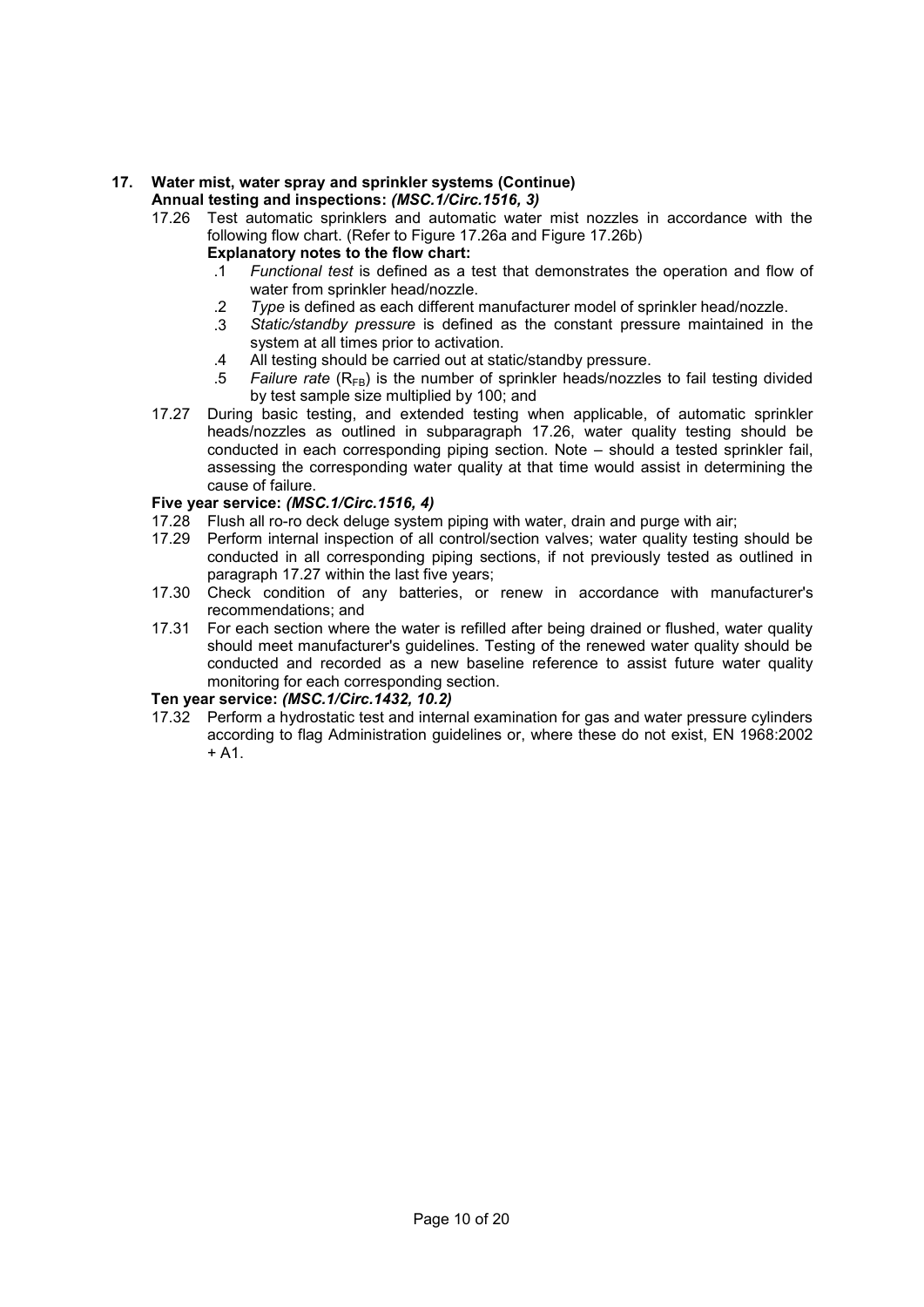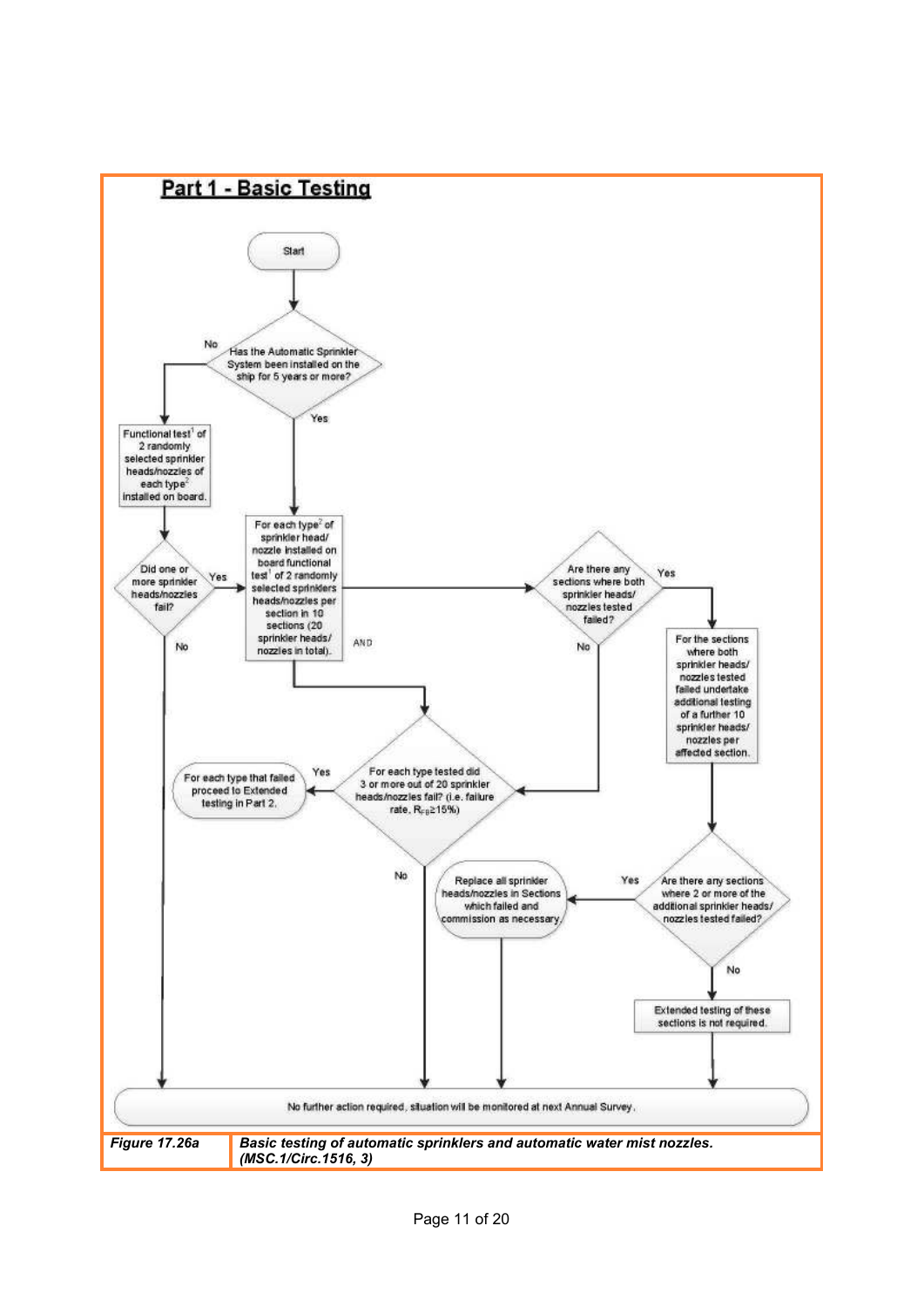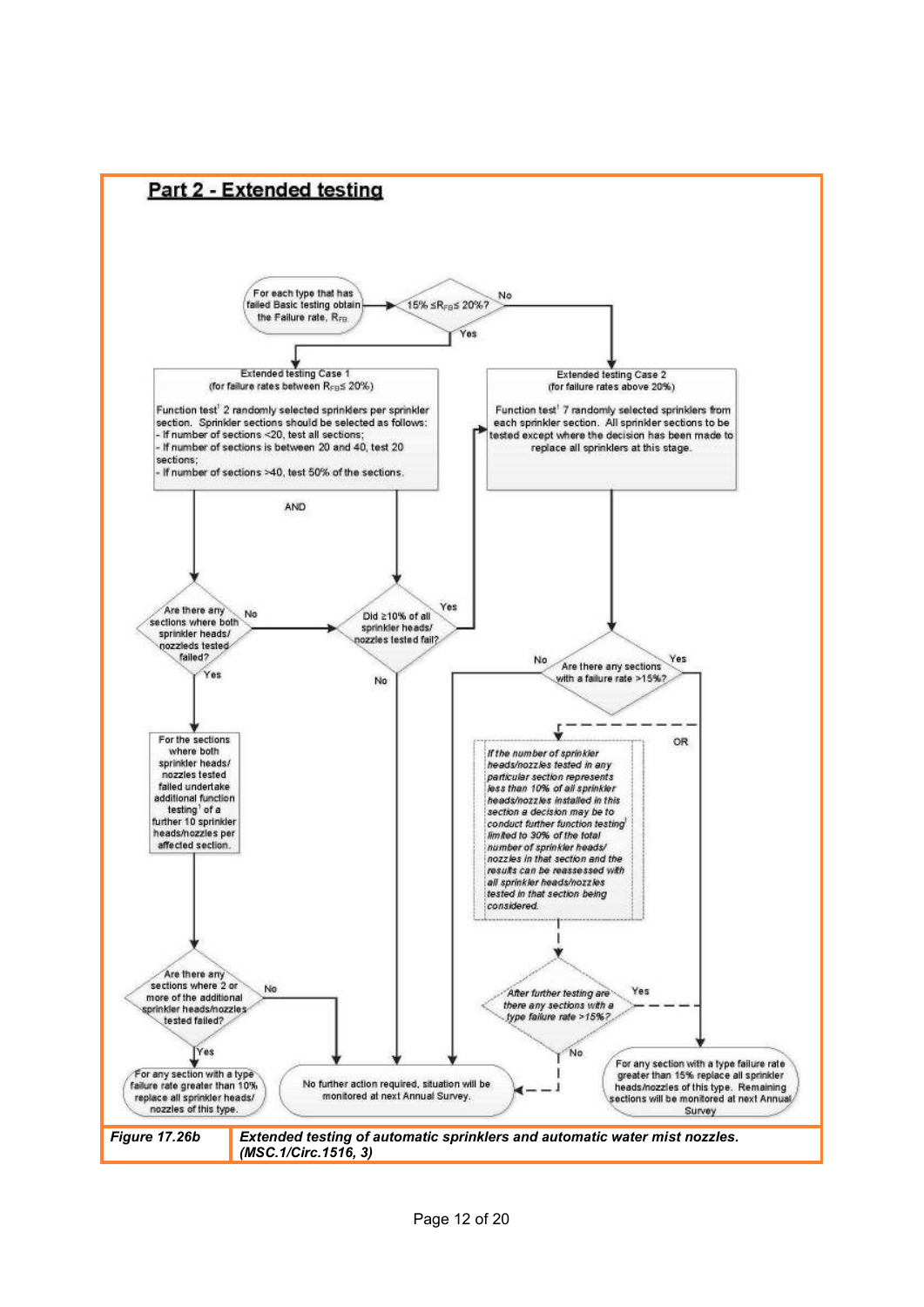#### **18. Foam fire-extinguishing systems**

#### **Monthly testing and inspections:** *(MSC.1/Circ.1432, 5.3)*

- 18.1 Verify all control and section valves are in the proper open or closed position, and all pressure gauges are in the proper range.
- **Quarterly testing and inspections:** *(MSC.1/Circ.1432, 6.2)*
- 18.2 Verify the proper quantity of foam concentrate is provided in the foam system storage tank.

#### **Annual testing and inspections:** *(MSC.1/Circ.1432, 7.4)*

- 18.3 Visually inspect all accessible components for proper condition;
- 18.4 Functionally test all fixed system audible alarms;<br>18.5 Flow test all water supply and foam pumps f
- Flow test all water supply and foam pumps for proper pressure and capacity, and confirm flow at the required pressure in each section (Ensure all piping is thoroughly flushed with fresh water after service.);
- 18.6 Test all system cross connections to other sources of water supply for proper operation;
- 18.7 Verify all pump relief valves, if provided, are properly set;
- 18.8 Examine all filters/strainers to verify they are free of debris and contamination;<br>18.9 Verify all control/section valves are in the correct position:
- Verify all control/section valves are in the correct position;
- 18.10 Blow dry compressed air or nitrogen through the discharge piping or otherwise confirm the pipework and nozzles of high expansion foam systems are clear of any obstructions, debris and contamination. This may require the removal of nozzles, if applicable;
- 18.11 Take samples from all foam concentrates carried on board and subject them to the periodical control tests in *MSC.1/Circ.1312*, for low expansion foam, or *MSC/Circ.670* for high expansion foam.

(Note: Except for non-alcohol resistant foam, the first test need not be conducted until 3 years after being supplied to the ship.); and

18.12 Test all fuel shut-off controls connected to fire-protection systems for proper operation.

#### **Five year service:** *(MSC.1/Circ.1432, 9.2)*

- 18.13 perform internal inspection of all control valves;
- 18.14 flush all high expansion foam system piping with fresh water, drain and purge with air;
- 18.15 check all nozzles to prove they are clear of debris; and
- 18.16 test all foam proportioners or other foam mixing devices to confirm that the mixing ratio tolerance is within +30 to -10% of the nominal mixing ratio defined by the system approval.

#### **19. Fixed dry chemical powder systems**

#### **Monthly testing and inspections:** *(MSC.1/Circ.1432, 5.6)*

19.1 Verify all control and section valves are in the proper open or closed position, and all pressure gauges are in the proper range.

## **Annual testing and inspections:** *(MSC.1/Circ.1432, 7.9)*

- 19.2 Visually inspect all accessible components for proper condition;
- 19.3 Verify the pressure regulators are in proper order and within calibration; and
- 19.4 Agitate the dry chemical powder charge with nitrogen in accordance with system manufacturer's instructions. (Note: Due to the powder's affinity for moisture, any nitrogen gas introduced for agitation must be moisture free.)

#### **Two-year testing and inspections:** *(MSC.1/Circ.1432, 8.2)*

- 19.5 Blow dry nitrogen through the discharge piping to confirm that the pipe work and nozzles are clear of any obstructions;
- 19.6 Operationally test local and remote controls and section valves;
- 19.7 Verify the contents of propellant gas cylinders (including remote operating stations);<br>19.8 Test a sample of dry chemical powder for moisture content: and
- Test a sample of dry chemical powder for moisture content; and
- 19.9 Subject the powder containment vessel, safety valve and discharge hoses to a full working pressure test.

#### **Ten year service:** *(MSC.1/Circ.1432, 10.3)*

19.10 Subject all powder containment vessels to hydrostatic or non-destructive testing carried out by an accredited service agent.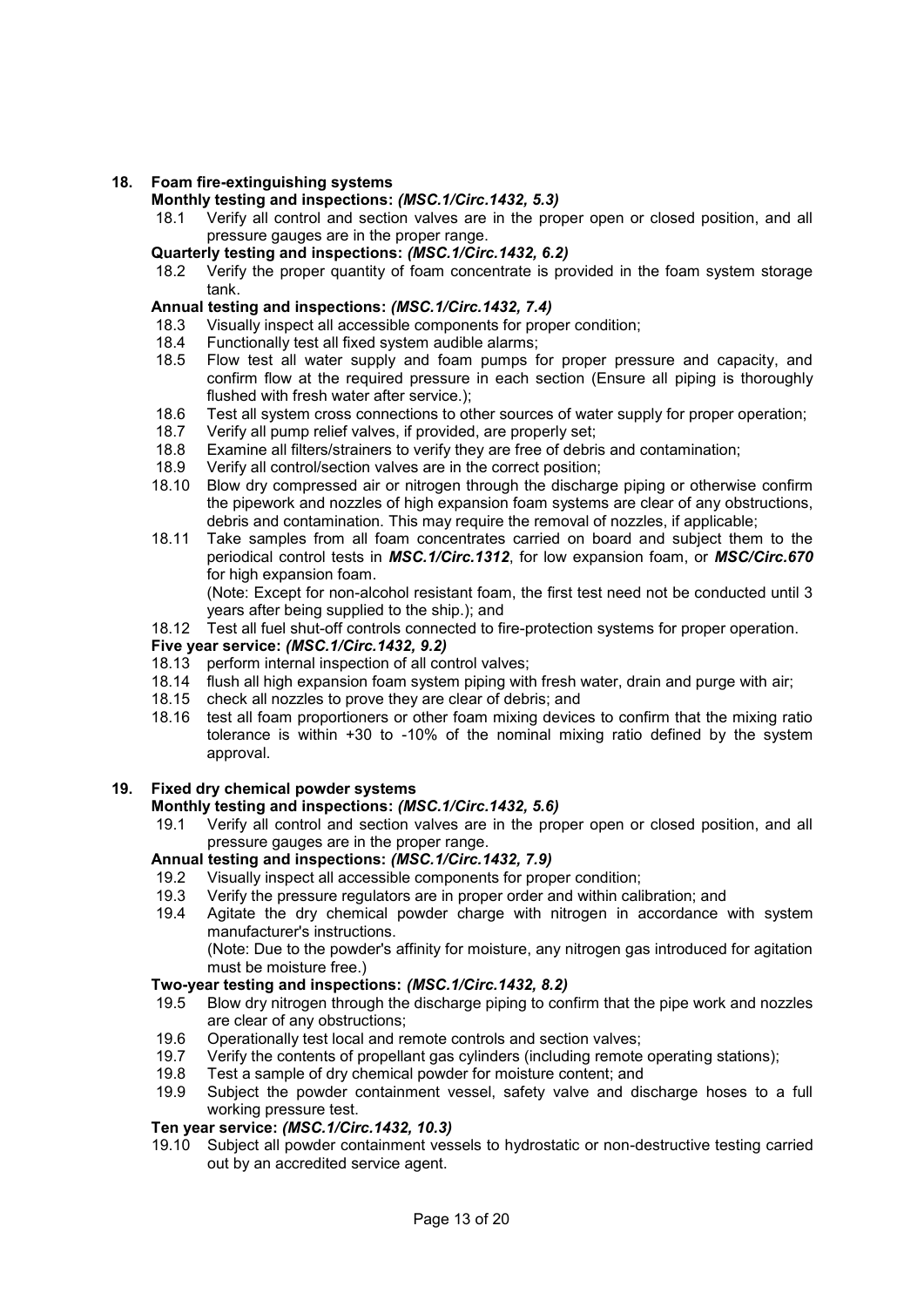#### **20. Fixed gas fire-extinguishing systems**

# **Weekly testing and inspections:** *(MSC.1/Circ.1432, 4.2)*

- 20.1 Verify all fixed fire-extinguishing system control panel indicators are functional by operating the lamp/indicator test switch; and
- 20.2 Verify all control/section valves are in the correct position.

#### **Monthly testing and inspections:** *(MSC.1/Circ.1432, 5.2)*

20.3 Verify containers/cylinders fitted with pressure gauges are in the proper range and the installation free from leakage.

# **Annual testing and inspections:** *(MSC.1/Circ.1432, 7.3)*

- 20.4 Visually inspect all accessible components for proper condition;
- 20.5 Externally examine all high pressure cylinders for evidence of damage or corrosion;
- 20.6 Check the hydrostatic test date of all storage containers;
- 20.7 Functionally test all fixed system audible and visual alarms;
- 
- 20.8 Verify all control/section valves are in the correct position;<br>20.9 Check the connections of all pilot release piping and tubing Check the connections of all pilot release piping and tubing for tightness;
- 20.10 Examine all flexible hoses in accordance with manufacturer's recommendations;
- 20.11 Test all fuel shut-off controls connected to fire-protection systems for proper operation;
- 20.12 The boundaries of the protected space should be visually inspected to confirm that no modifications have been made to the enclosure that have created uncloseable openings that would render the system ineffective; and
- 20.13 If cylinders are installed inside the protected space, verify the integrity of the double release lines inside the protected space, and check low pressure or circuit integrity monitors on release cabinet, as applicable.

#### **Two-year testing and inspections:** *(MSC.1/Circ.1432, 8.1)*

- 20.14 All high pressure extinguishing agents cylinders and pilot cylinders should be weighed or have their contents verified by other reliable means to confirm that the available charge in each is above 95 per cent of the nominal charge. Cylinders containing less than 95 per cent of the nominal charge should be refilled; and
- 20.15 Blow dry compressed air or nitrogen through the discharge piping or otherwise confirm the pipe work and nozzles are clear of any obstructions. This may require the removal of nozzles, if applicable.

#### **Five-year service:** *(MSC.1/Circ.1432, 8.1)*

20.16 Perform internal inspection of all control valves.

#### **Ten year service:** *(MSC.1/Circ.1432, 10.1)*

- 20.17 Perform a hydrostatic test and internal examination of 10 per cent of the system's extinguishing agent and pilot cylinders. If one or more cylinders fail, a total of 50 per cent of the onboard cylinders should be tested. If further cylinders fail, all cylinders should be tested;
- 20.18 Flexible hoses should be replaced at the intervals recommended by the manufacturer and not exceeding every 10 years; and
- 20.19 If permitted by the Administration, visual inspection and NDT (non-destructive testing) of halon cylinders may be performed in lieu of hydrostatic testing.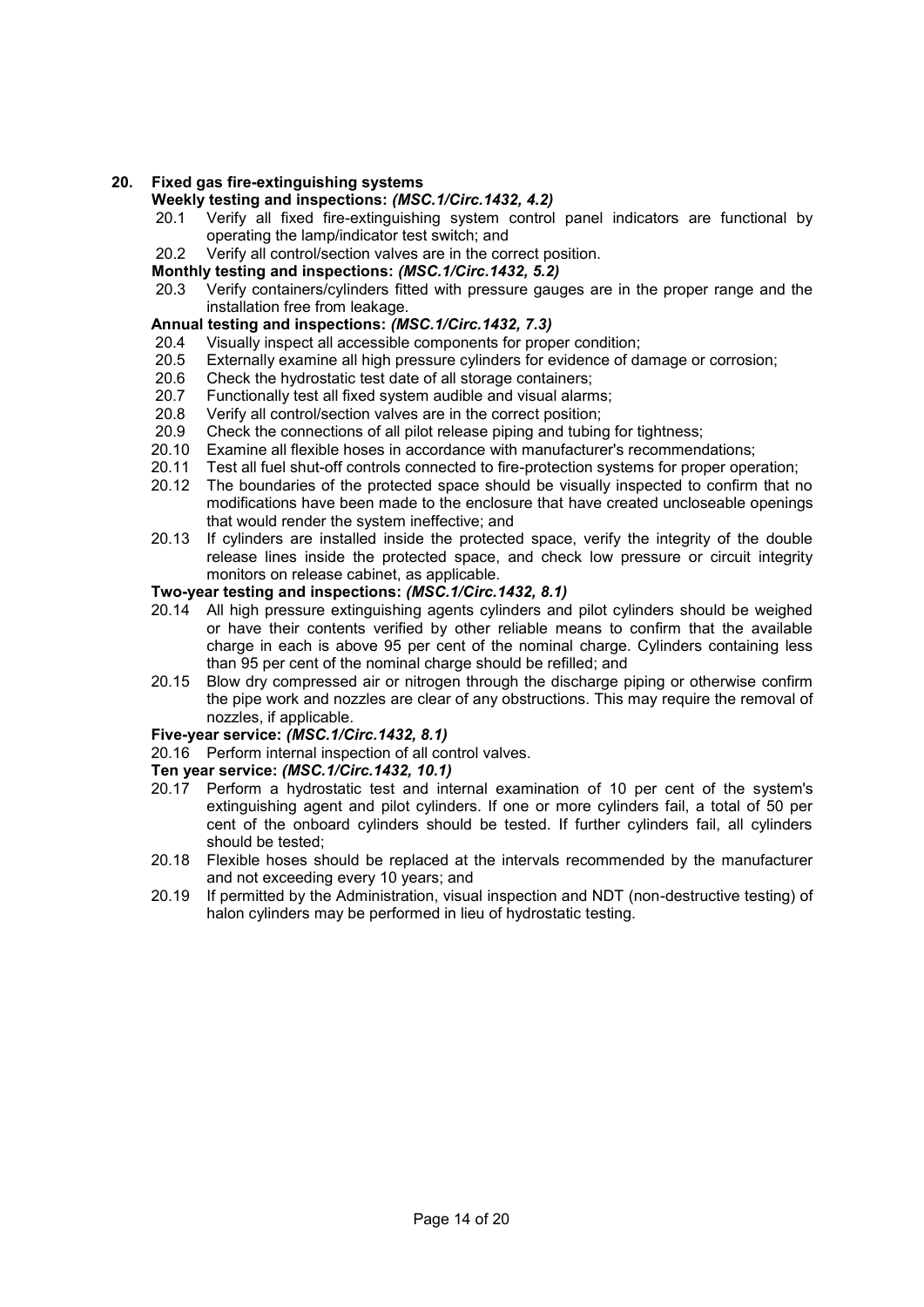# **21. Fixed Carbon Dioxide Fire-Extinguishing Systems**

# **Monthly testing and inspections:** *(MSC.1/Circ.1318, 4)*

At least every 30 days a general visual inspection should be made of the overall system condition for obvious signs of damage, and should include verification that:

- 21.1 all stop valves are in the closed position;
- 21.2 all releasing controls are in the proper position and readily accessible for immediate use;
- 21.3 all discharge piping and pneumatic tubing is intact and has not been damaged;<br>21.4 all high pressure cylinders are in place and properly secured: and
- all high pressure cylinders are in place and properly secured; and
- 21.5 the alarm devices are in place and do not appear damaged.
- In addition, on low pressure systems the inspections should verify that:
- 21.6 the pressure gauge is reading in the normal range;
- 21.7 the liquid level indicator is reading within the proper level;
- 21.8 the manually operated storage tank main service valve is secured in the open position; and
- 21.9 the vapour supply line valve is secured in the open position.

#### **Annual testing and inspections:** *(MSC.1/Circ.1318, 5)*

The following minimum level of maintenance and inspections should be carried out in accordance with the system manufacturer's instructions and safety precautions:

- 21.10 the boundaries of the protected space should be visually inspected to confirm that no modifications have been made to the enclosure that have created uncloseable openings that would render the system ineffective;
- 21.11 all storage containers should be visually inspected for any signs of damage, rust or loose mounting hardware. Cylinders that are leaking, corroded, dented or bulging should be hydrostatically retested or replaced;
- 21.12 system piping should be visually inspected to check for damage, loose supports and corrosion. Nozzles should be inspected to ensure they have not been obstructed by the storage of spare parts or a new installation of structure or machinery;
- 21.13 the manifold should be inspected to verify that all flexible discharge hoses and fittings are properly tightened; and
- 21.14 all entrance doors to the protected space should close properly and should have warning signs, which indicate that the space is protected by a fixed carbon dioxide system and that personnel should evacuate immediately if the alarms sound. All remote releasing controls should be checked for clear operating instructions and indication as to the space served.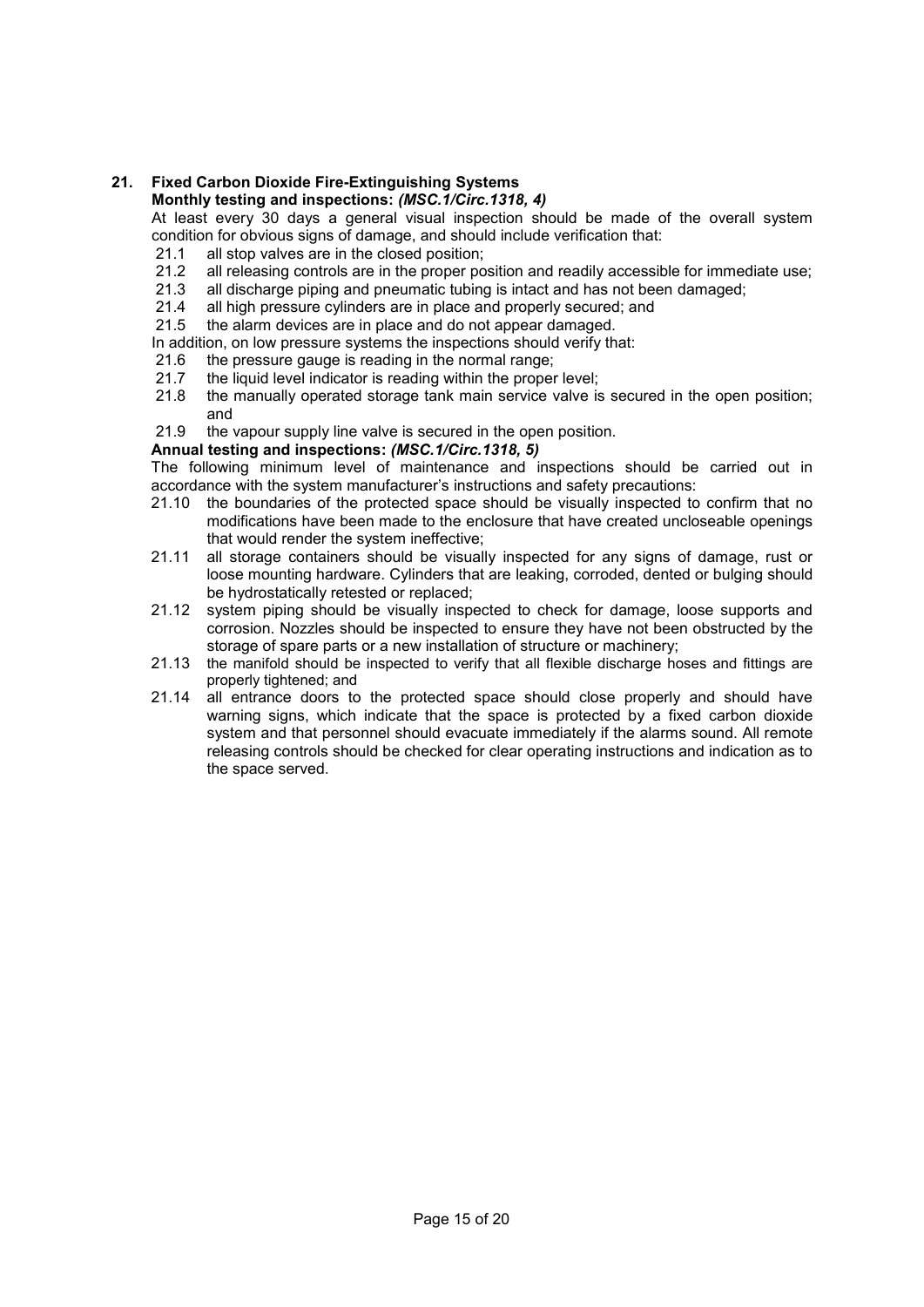#### 21. **Fixed Carbon Dioxide Fire-Extinguishing Systems (Continue) Minimum recommended maintenance:** *(MSC.1/Circ.1318, 6)*

21.15 The following maintenance should be carried out (to assist in carrying out the recommended maintenance, examples of service charts are set out in the appendix. Refer to Figure 21.15a and Figure 21.15b):

At least *biennially (intervals of 2 years ± 3 months)* in *passenger ships*; or At *each intermediate, periodical or renewal survey*\* in *cargo ships*.

#### *\* Refer to Survey guidelines under the Harmonized System of Survey and Certification, 2007 (resolution A.997(25)).*

- .1 All high pressure cylinders and pilot cylinders should be weighed or have their contents verified by other reliable means to confirm that the available charge in each is above 90% of the nominal charge. Cylinders containing less than 90% of the nominal charge should be refilled. The liquid level of low pressure storage tanks should be checked to verify that the required amount of carbon dioxide to protect the largest hazard is available;
- .2 The hydrostatic test date of all storage containers should be checked. High pressure cylinders should be subjected to periodical tests at intervals not exceeding 10 years.
- .3 The discharge piping and nozzles should be tested to verify that they are not blocked. The test should be performed by isolating the discharge piping from the system and flowing dry air or nitrogen from test cylinders or suitable means through the piping.
- 21.16 The following maintenance should be carried out by service technicians/specialists trained to standards accepted by the Administration:

#### At least *biennially (intervals of 2 years ± 3 months)* in *passenger ships*; or At *each renewal survey*\* in *cargo ships*.

#### *\* Refer to Survey guidelines under the Harmonized System of Survey and Certification, 2007 (resolution A.997(25)).*

.1 Where possible, all activating heads should be removed from the cylinder valves and tested for correct functioning by applying full working pressure through the pilot lines.

In cases where this is not possible, pilot lines should be disconnected from the cylinder valves and blanked off or connected together and tested with full working pressure from the release station and checked for leakage.

In both cases this should be carried out from one or more release stations when installed.

If manual pull cables operate the remote release controls, they should be checked to verify the cables and corner pulleys are in good condition and freely move and do not require an excessive amount of travel to activate the system;

- .2 All cable components should be cleaned and adjusted as necessary, and the cable connectors should be properly tightened. If the remote release controls are operated by pneumatic pressure, the tubing should be checked for leakage, and the proper charge of the remote releasing station pilot gas cylinders should be verified. All controls and warning devices should function normally, and the time delay, if fitted should prevent the discharge of gas for the required time period; and
- .3 after completion of the work, the system should be returned to service. All releasing controls should be verified in the proper position and connected to the correct control valves. All pressure switch interlocks should be reset and returned to service. All stop valves should be in the closed position.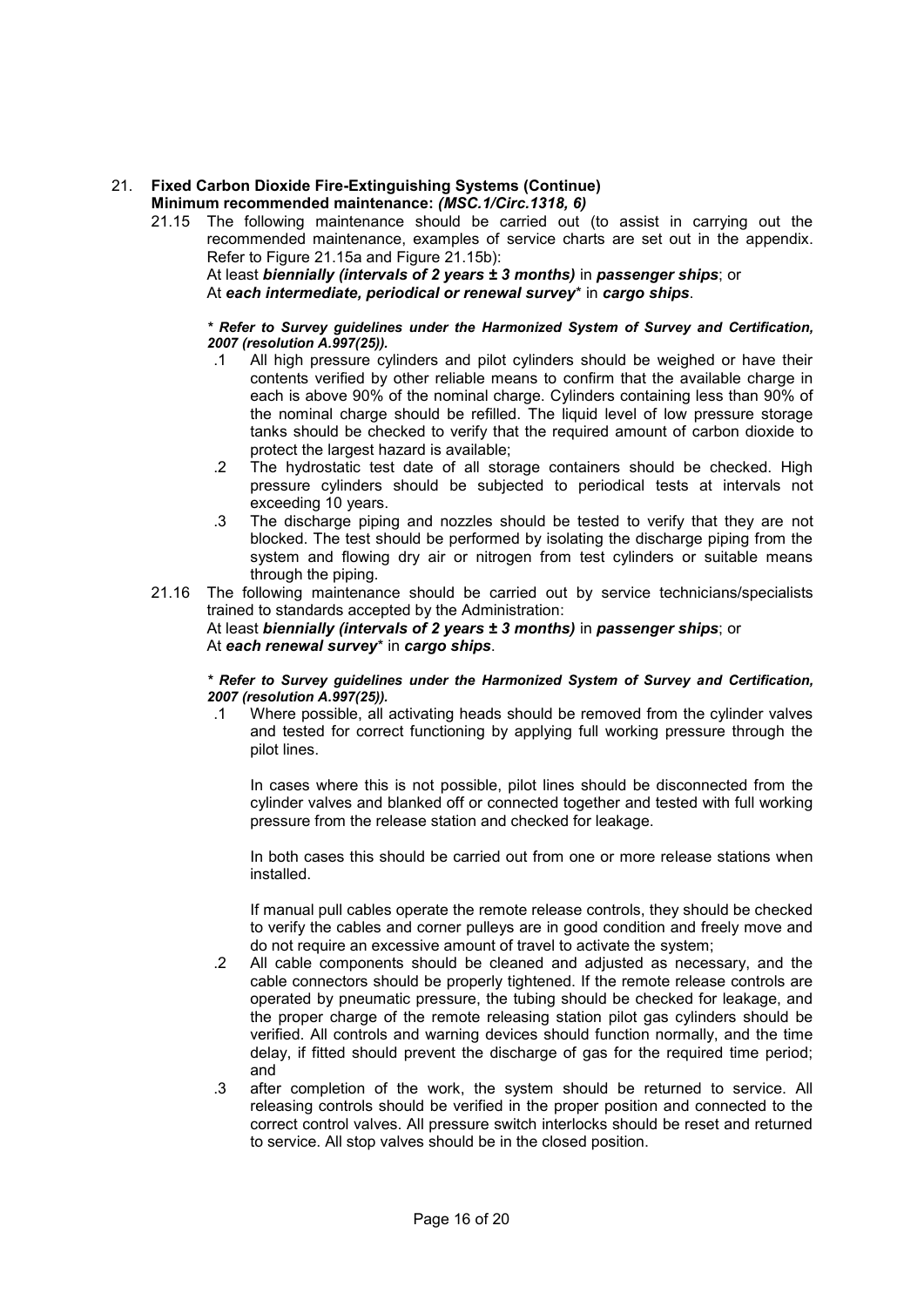# **APPENDIX**

# **EXAMPLE SERVICE CHARTS**

# HIGH PRESSURE CO2 SYSTEM

| Date: | Name of ship/unit: | IMO No. |
|-------|--------------------|---------|
|       |                    |         |

# **Technical description**

| No             | Text                               | Value |
|----------------|------------------------------------|-------|
|                | Manufacturer                       |       |
| $\mathcal{L}$  | Number of main cylinders           |       |
|                | Main cylinders capacity (each)     |       |
|                | Number of pilot cylinders          |       |
| 15             | Pilot cylinder capacity (each)     |       |
| -6             | Number of distribution lines       |       |
| -7             | Oldest cylinder pressure test date |       |
| 8              | Protected space(s)                 |       |
| $\overline{9}$ | Date flexible hoses fitted/renewed |       |

## **Description of inspection/Tests**

| No.             |                                                                                              | Description                                                                                                      | Carried<br>out | Not carried<br>cut | Not<br>applicable | Comment |
|-----------------|----------------------------------------------------------------------------------------------|------------------------------------------------------------------------------------------------------------------|----------------|--------------------|-------------------|---------|
| 1               | accidental discharge                                                                         | Release controls and distribution valves secured to prevent                                                      |                |                    |                   |         |
| $\overline{2}$  | Contents in main cylinders checked by weighing                                               |                                                                                                                  |                |                    |                   |         |
| 3               |                                                                                              | Contents in main cylinders checked by liquid level indicator                                                     |                |                    |                   |         |
| 4               | Contents of pilot cylinders checked                                                          |                                                                                                                  |                |                    |                   |         |
| 5               |                                                                                              | All cylinder valves visually inspected                                                                           |                |                    |                   |         |
| 6               |                                                                                              | All cylinder clamps and connections checked for tightness                                                        |                |                    |                   |         |
| 7               |                                                                                              | Manifold visually inspected                                                                                      |                |                    |                   |         |
| $\overline{8}$  |                                                                                              | Manifold tested for leakage, by applying dry working air                                                         |                |                    |                   |         |
| 9.              |                                                                                              | Main valve and distribution valves visually inspected                                                            |                |                    |                   |         |
| 10              |                                                                                              | Main valve and distribution valves tested for operation                                                          |                |                    |                   |         |
| 11              |                                                                                              | Time delay devices tested for correct setting                                                                    |                |                    |                   |         |
|                 |                                                                                              | 12 Remote release system visually inspected                                                                      |                |                    |                   |         |
| 13              |                                                                                              | Remote release system tested                                                                                     |                |                    |                   |         |
|                 |                                                                                              | 14 Servo tubing/pilot lines pressure tested at maximum working<br>pressure and checked for leakages and blockage |                |                    |                   |         |
|                 |                                                                                              | 15 Manual pull cables, pulleys, gang releases tested, serviced and<br>tightened/adjusted as necessary            |                |                    |                   |         |
|                 |                                                                                              | 16 Release stations visually inspected                                                                           |                |                    |                   |         |
| 17              | Warning alarms (audible/visual) tested<br>18 Fan stop tested                                 |                                                                                                                  |                |                    |                   |         |
|                 |                                                                                              |                                                                                                                  |                |                    |                   |         |
| 19              |                                                                                              | 10% of cylinders and pilot cylinder's pressure tested every 10 years                                             |                |                    |                   |         |
| 20 <sub>1</sub> | Distribution lines and nozzles blown through, by applying dry<br>working air                 |                                                                                                                  |                |                    |                   |         |
| $_{21}$         |                                                                                              | All doors, hinges and locks inspected                                                                            |                |                    |                   |         |
| 22              |                                                                                              | All instruction and warning signs on installation inspected                                                      |                |                    |                   |         |
| 23              | All flexible hoses renewed and check valves in manifold<br>visually inspected every 10 years |                                                                                                                  |                |                    |                   |         |
|                 | 24 Release controls and distribution valves reconnected and system<br>put back in service    |                                                                                                                  |                |                    |                   |         |
|                 |                                                                                              | 25 Inspection date tags attached                                                                                 |                |                    |                   |         |
| ٠               |                                                                                              | If fitted as part of the CO <sub>2</sub> system.                                                                 |                |                    |                   |         |
|                 | Figure 21.15a                                                                                |                                                                                                                  |                |                    |                   |         |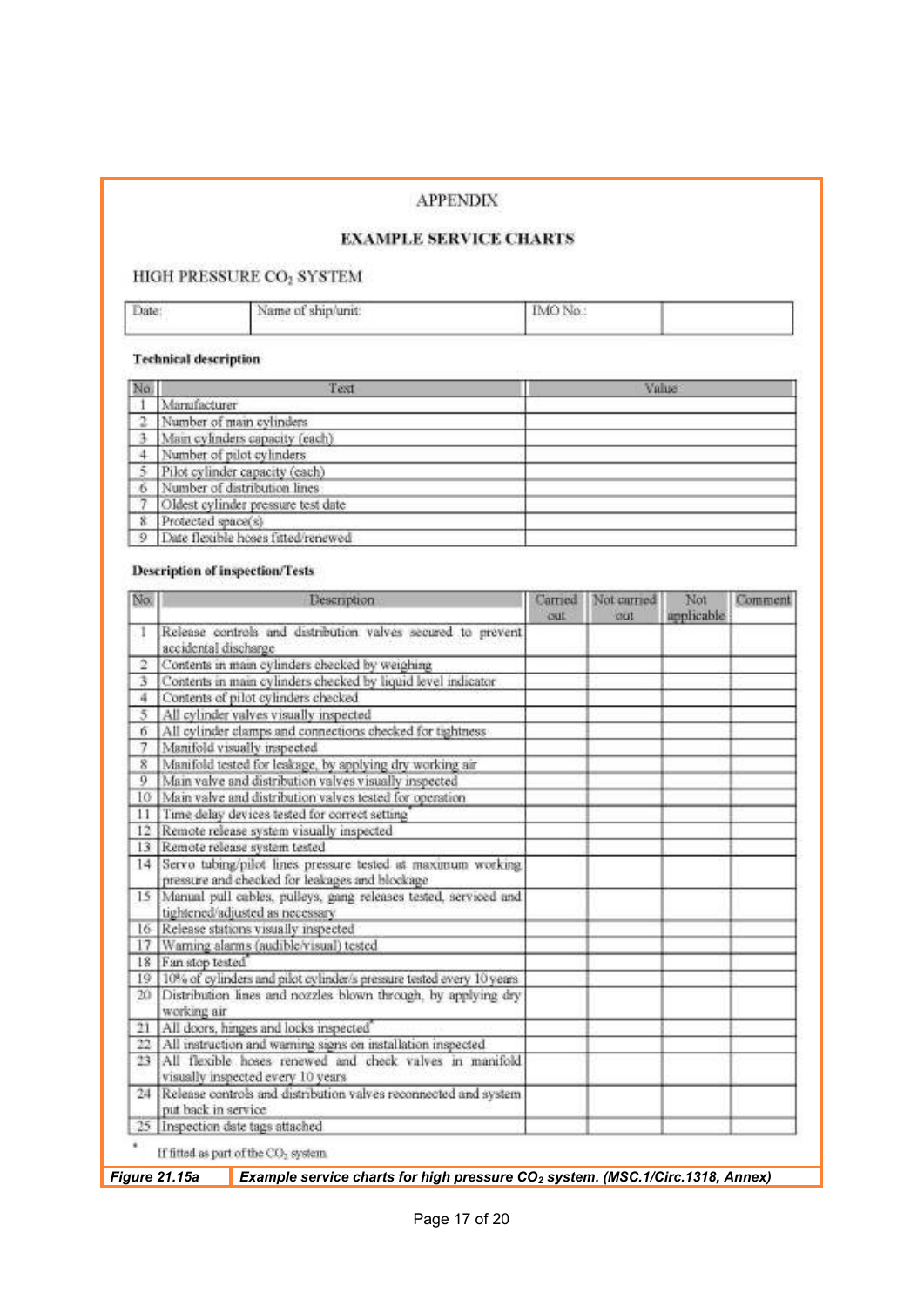## LOW PRESSURE  $CO_2$  SYSTEM

T

#### T.  $\Gamma$  is  $\sim$

| anc | Name of ship/unit; | - 1 |  |
|-----|--------------------|-----|--|
|     |                    |     |  |

## **Technical description**

|                | No. Text                       | Value |
|----------------|--------------------------------|-------|
|                | Manufacturer                   |       |
| $\overline{2}$ | No. of tanks                   |       |
| 3.             | Tanks capacity (tonnes)        |       |
|                | Number of pilot cylinders      |       |
|                | Pilot cylinder capacity (each) |       |
| 6              | Number of distribution lines   |       |
|                | Protected space(s)             |       |

#### **Description of inspection/Tests**

|                 | No. Description                                                               |  | Not carried<br>ciut | Not<br>applicable | Comment |
|-----------------|-------------------------------------------------------------------------------|--|---------------------|-------------------|---------|
| τ.              | Tank main service valve closed and secured to prevent<br>accidental discharge |  |                     |                   |         |
| 2               | Distribution valves verified closed                                           |  |                     |                   |         |
| 3               | Check correct function of level indicator                                     |  |                     |                   |         |
| 4               | Contents of CO <sub>2</sub> tank checked by tank level indicator              |  |                     |                   |         |
| 5               | Contents of CO <sub>2</sub> tank checked by riser tube reading                |  |                     |                   |         |
| 6               | Contents of CO2 tank checked by level control valve                           |  |                     |                   |         |
| 7               | Supports of tank inspected                                                    |  |                     |                   |         |
| 8               | Insulation on tank inspected                                                  |  |                     |                   |         |
| 9               | Safety valves of tank inspected                                               |  |                     |                   |         |
| 10              | Safety valves of tank tested                                                  |  |                     |                   |         |
| 11              | Contents of pilot cylinders checked                                           |  |                     |                   |         |
| 12              | Start/stop function of cooling compressors tested                             |  |                     |                   |         |
| 13              | All connected electrical alarms and indicators tested                         |  |                     |                   |         |
| 4               | Main manifold valve inspected                                                 |  |                     |                   |         |
| 15              | Main manifold valve tested                                                    |  |                     |                   |         |
| 16              | Distribution valves inspected                                                 |  |                     |                   |         |
| 17              | Distribution valves tested                                                    |  |                     |                   |         |
| $^{18}$         | Release stations inspected.                                                   |  |                     |                   |         |
| 19              | Total flooding release mechanism inspected                                    |  |                     |                   |         |
| 20              | Total flooding release mechanism tested                                       |  |                     |                   |         |
| 21              | Time delay devices tested for correct setting                                 |  |                     |                   |         |
| 22              | Warning alarms tested                                                         |  |                     |                   |         |
| 23              | Fan stop tested"                                                              |  |                     |                   |         |
| $\overline{24}$ | Distribution lines and nozzles inspected                                      |  |                     |                   |         |
| 25              | Distribution lines and nozzles tested                                         |  |                     |                   |         |
| 26              | Distribution lines and nozzles blown through                                  |  |                     |                   |         |
| 27              | All doors, hinges and locks inspected                                         |  |                     |                   |         |
| 28              | All instruction plates inspected                                              |  |                     |                   |         |
| 29              | Tank main service valve reopened and secured open                             |  |                     |                   |         |
| 30              | System put back in service                                                    |  |                     |                   |         |
| 31              | Inspection date tags attached                                                 |  |                     |                   |         |

*Figure 21.15b Example service charts for low pressure CO<sup>2</sup> system. (MSC.1/Circ.1318, Annex)*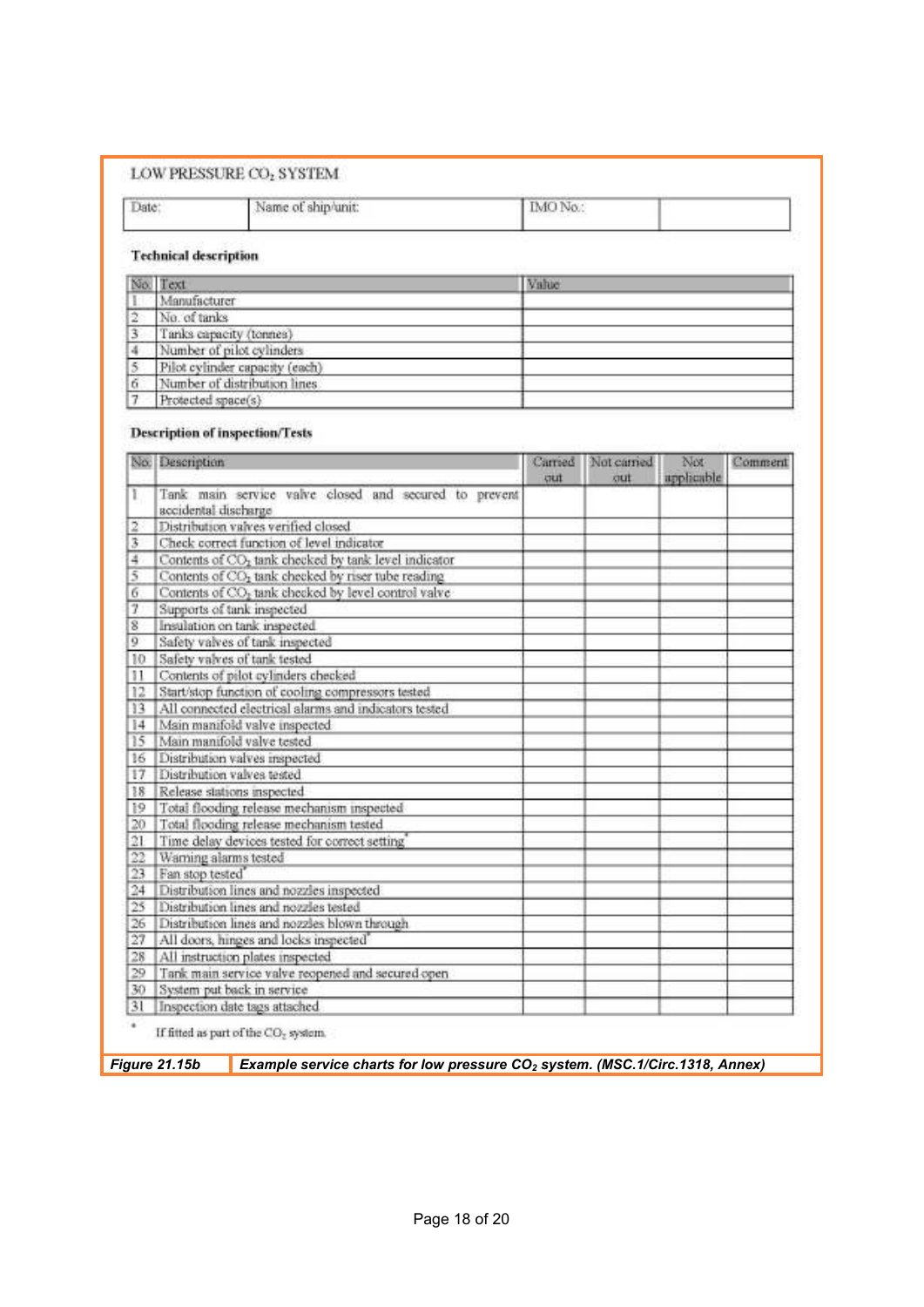#### **21. Fixed Carbon Dioxide Fire-Extinguishing Systems (Continue) Ten year service:** *(MSC.1/Circ.1318, 6.1.2)*

21.17 At least 10% of the total number provided should be subjected to an internal inspection and hydrostatic test\*\*. If one or more cylinders fail, a total of 50% of the onboard cylinders should be tested. If further cylinders fail, all cylinders should be tested.;

#### *\*\* Refer to standard ISO 6406 Periodic inspection and testing of seamless steel gas cylinders.*

21.18 Flexible hoses should be replaced at the intervals recommended by the manufacturer and not exceeding every 10 years; and

# **22. Fixed Halon Fire-Extinguishing Systems**

#### **Use of Halon Systems:** *(MSC.1/Circ.668, 1)*

MSC.1/Circ.668 permits the use of Halons as fire extinguishing media on ships built before 01 October 1994. The Administration has not established a phase-out date for existing Halon systems. However, it should be noted that the release of Halons into the atmosphere when testing existing systems is prohibited. In addition, the European Commission considers that supply of a non-EU flagged ship in an EU-port with Halon an illegal export. Therefore, in a case where Halon is discharged for whatever reason, refilling of such systems on non-EU flagged ships with Halon is not possible and that ship will be detained until a new fixed fire-fighting system is installed on board.

## Please refer to *Tuvalu Marine Circular MC-17/2011/1* for more information.

#### **Minimum Recommended Maintenance**

## 22.1 **Verification of Cylinder Contents:**

.1 At least biennially (intervals of 2 years ± 3 months), all halon cylinders should be weighed or have their contents verified by other reliable means to confirm that the available charge in each is above 95% of the nominal charge. Cylinders containing less than 95% of the nominal charge should be refilled.

#### 22.2 **Hydrostatic Testing:**

- .1 All Halon cylinders must be hydrostatically tested as follows:
	- a) after each 20 years of service;
	- b) prior to recharging a discharged cylinder; or
	- c) when visual inspection reveals a potential defect.
- .2 Hydrostatic test dates must be stamped on the cylinders. Hydrostatic testing must be performed by an authorised servicing facility which has been certified by a government agency or Classification Society. The facility must be acceptable to the attending Classification Society surveyor. The same facility should recharge the cylinders after testing to demonstrate serviceability.
- .3 Visual inspection and NDT of Halon cylinders may be performed in lieu of hydrostatic testing by an authorised servicing facility which has been certified by a government agency or Classification Society.